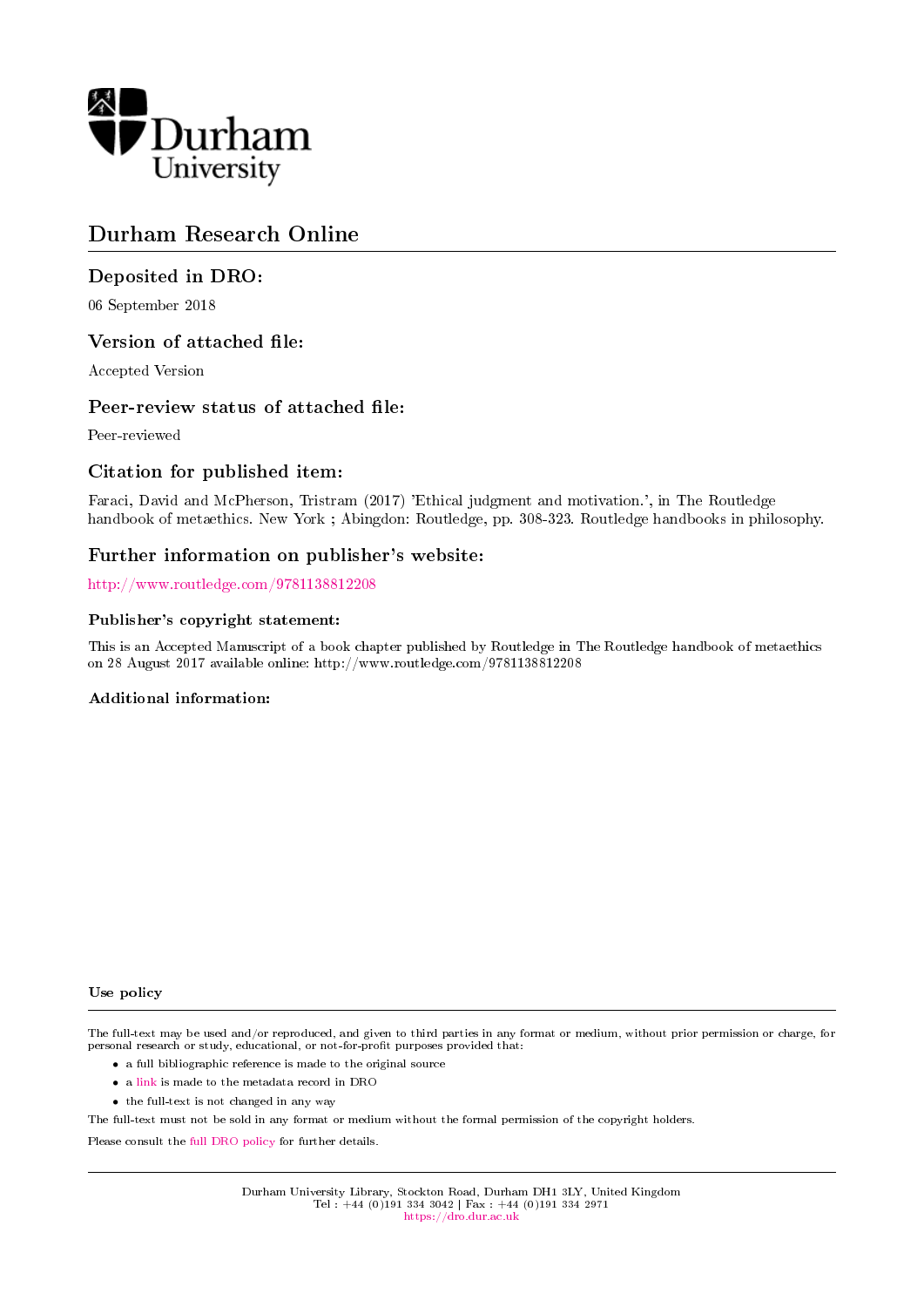### **ETHICAL JUDGMENT AND MOTIVATION**

*David Faraci and Tristram McPherson*

This is the authors' ms. of June 2016, of a paper to be published in the Routledge Handbook of Metaethics. When it becomes available, please refer to and cite the published version of this paper, if possible.

If you face a difficult choice, it is natural to ask yourself *what ought I to do?* And if you answer that question to your own satisfaction, we typically expect you to then perform the action that you've judged you ought to do. Related lines of thought have led many philosophers to conclude that ethical judgments – such as the judgment I ought to do such-and-such – have a distinctive connection to motivation and the explanation of action. And many have further taken this connection to have important implications for the nature of ethical judgment.

The literature on this topic has largely focused on the relationship between motivation and *moral* judgment in particular. This is understandable. First, metaethicists have only recently begun distinguishing questions about ethics from questions about morality, and focusing on the former. Second, many endorse claims like:

**Moral Rationalism** Necessarily, if someone morally ought to perform an action, she also ethically ought to perform it.

Indeed, some claim that this is a conceptual truth (e.g., Smith 1994: 185). This might seem to suggest that ethical and moral judgments bear the same connection to motivation, so that it does not matter which we focus on. However, both Moral Rationalism and this apparent implication are controversial (for discussion, see e.g., Brink 1986; Smith 1994: §3.3; van Roojen 2010; Bromwich 2013; Markovits 2014). In light of this, we think it is fruitful to directly address the relationship between motivation and judgments about what one ethically ought to do. This is both an intrinsically interesting metaethical issue, and a potentially crucial moving part in the dialectic concerning Moral Rationalism and the nature of moral judgments. This chapter thus focuses primarily on the relationship between ethical judgment and motivation, although we highlight connections to debates over moral judgment and Moral Rationalism where appropriate. It is worth noting that in what follows we often reference papers that focus on moral judgment, when we are discussing an issue concerning ethical judgment. We only flag this difference when we think that this contrast makes a structurally important difference to the point or argument being made in that paper.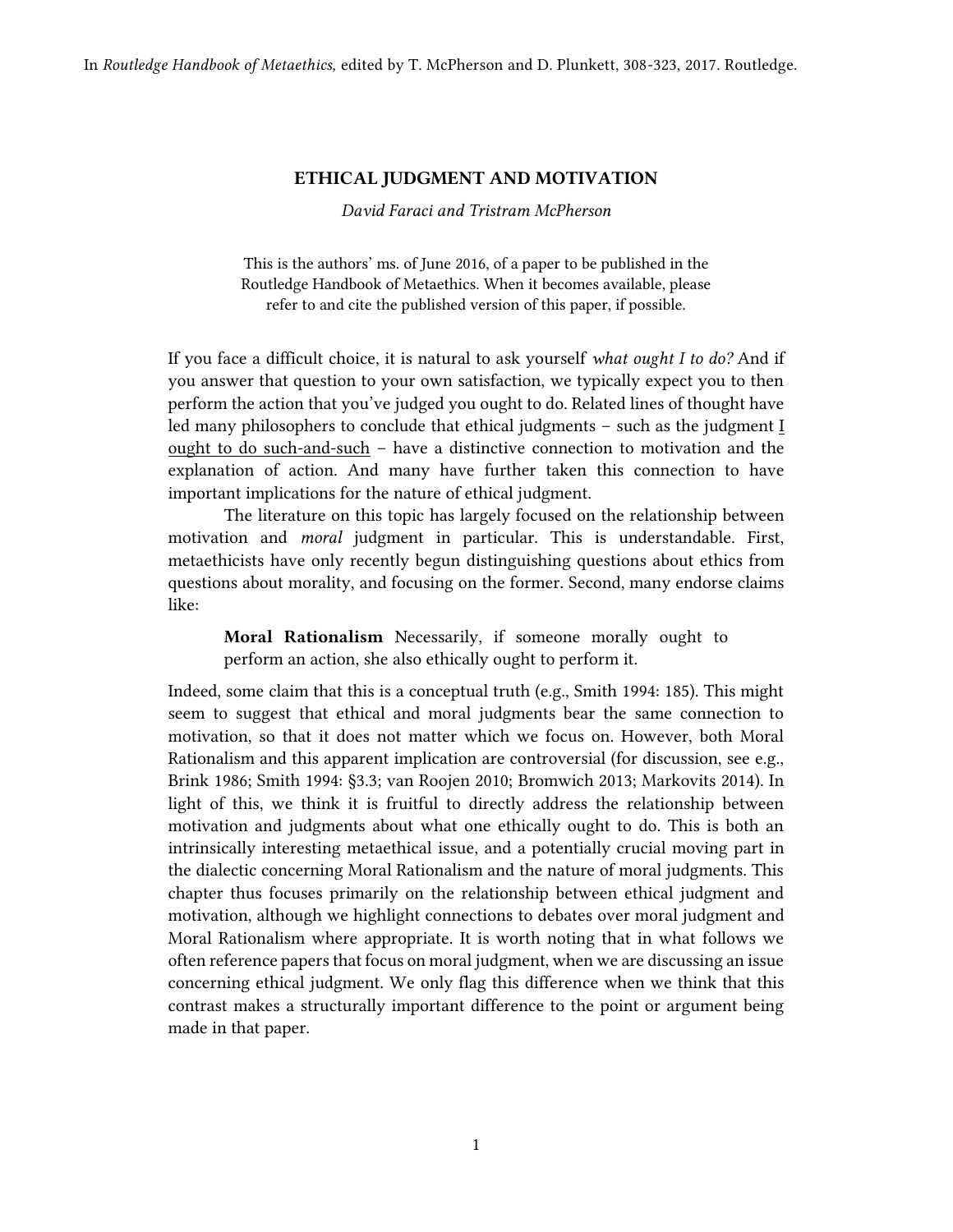We begin by introducing the core motivations for thinking that there is some necessary connection between ethical judgment and motivation, and exploring the consequences of a strong account of the connection, which we call Simple Internalism (§1). We then explore the evidence for and against this simple view (§2). Next, we explore three influential ways of modifying the simple view (§3). We examine the case for denying the existence of a necessary connection between ethical judgment and motivation (§4). Finally, we briefly consider several issues about the relationship between mind and language that complicate ordinary ways of discussing this connection (§5).

### **1. An introduction to ethical judgment and motivation**

This section does four things. First, it more carefully introduces the initial case for thinking that ethical judgment is linked to motivation. Second, it introduces the strongest form of this connection that has been influential in the literature. Third, it explains how this account of the connection can be used in an argument for a distinctive, *non-cognitivist* account of the nature of ethical judgment. Finally, it introduces and explains some of the central assumptions about motivation and the explanation of action that are required for this argument to work.

To begin, it will be useful to introduce some common (but controversial) assumptions about human psychology that frame our discussion. The first assumption is that much of our thought can be modeled in terms of *attitudes* and *contents.* For example, one might change from *wondering whether* one should be vegetarian to *judging that* one should be vegetarian. This is a change in the attitude (from wondering to judging) one bears towards a single content: that one should be a vegetarian. People can have many different sorts of attitudes towards a given content: *believing, hoping, fearing, desiring, supposing for the sake of argument, etc.* 

Notice that some types of attitude towards an ethical content bear no apparent tie to motivation. For example, there is no reason to expect me to have any particular motivation if I merely wonder whether I ought to perform a certain action. This chapter focuses on a specific attitude-type: ethical *judgment.* Judging is an attitude that is intended to clearly and intuitively contrast with, for example, hoping, fearing, or wondering. As we'll see, the nature of such ethical judgment—whether it is a species of belief, or of desire, or of something else entirely—is one of the central controversies impacted by the debate over the relationship between ethical judgment and motivation.

The contents of attitudes also take many forms. For example, one can have attitudes towards individuals (loving Achmed), properties (seeking happiness), or propositions (worrying that Alice is cruel). Another important category is *selfascribing* or *de se* content. For example, if Jane thinks Jane is tired, this is an ordinary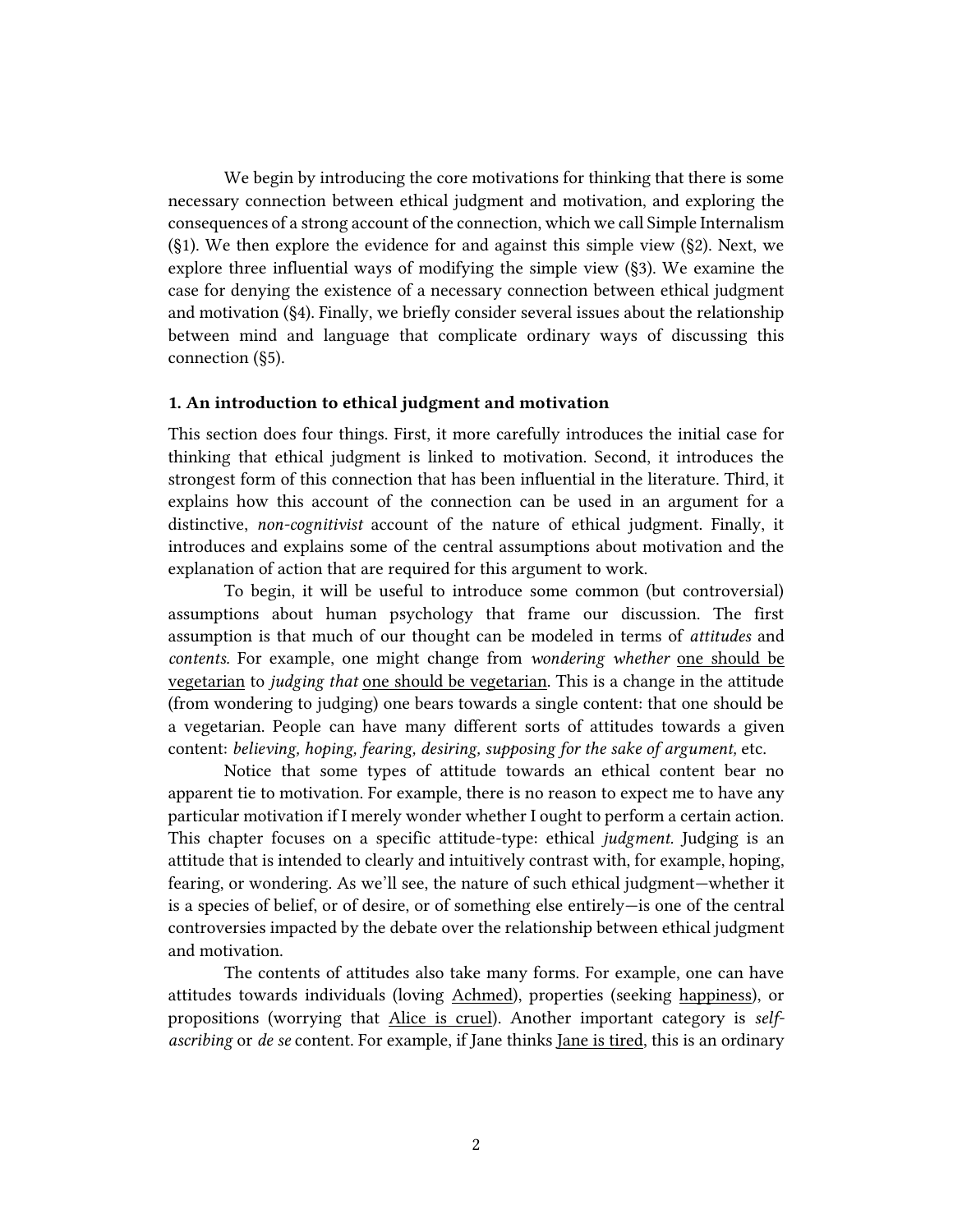propositional content that happens to be about her. In the right circumstances, Jane might have this thought without noticing that it is about her (compare Perry 1979). By contrast, if Jane has the thought I am tired, this *de se* thought transparently ascribes tiredness to *the thinker of the thought.*

This chapter focuses on the motivational significance of judgments with selfascribing ethical content, of the form I ought to perform action A. We assume that such judgments purport to *settle what to do* in a way that contrasts with the deliverances of other normative standards, like etiquette or the rules of a game (for discussion, see the chapter "The Varieties of Normativity"). We can understand Moral Rationalism as the claim that the moral ought has the same authoritative purport. However, we make ethical ought judgments about cases where morality is—at least intuitively—silent. For example, imagine concluding that you will feel more confident today if you wear your favorite shirt. You might conclude that you thus ought to wear it, without thinking that morality bears on this question at all. (For discussion, see the chapter "Ethics and Morality.")

In focusing on ethical ought judgments in this chapter, we ignore the relationship between motivation and other sorts of ethical judgments. These include other *strong deontic* judgments, such as that corporal punishment is right or wrong; *evaluative judgments* such as that pleasure is good; *aretaic judgments* such as that courage is virtuous; *thick ethical judgments* such as that charitable giving is generous; and *weak deontic judgements* such as that charitable giving is supererogatory. We also set aside questions about the motivational significance of ethical judgments about *others'* behavior.

It is uncontroversial that moral judgments can take each of the above forms. Ethical judgments can take at least some of these forms, which a full account of the relationship between ethical judgment and motivation will therefore need to address. Such a full theory might significantly complicate the lessons that metaethicists have been inclined to draw on the basis of discussion of self-ascribing ought-judgments (for one example, see Archer forthcoming). (For brevity, we call self-ascribing oughtjudgments 'ethical judgments', unless a contrast with other ethical judgments is important to the relevant discussion.)

With these clarifications in hand, we can ask: why think that ethical judgment is closely connected to motivation? One answer is suggested by an influential example from Michael Smith:

Suppose we are sitting together one Sunday afternoon. World Vision is out collecting money for famine relief, so we are waiting to hear a knock on the door. I am wondering whether I should give to this particular appeal. We debate the pros and cons of contributing and,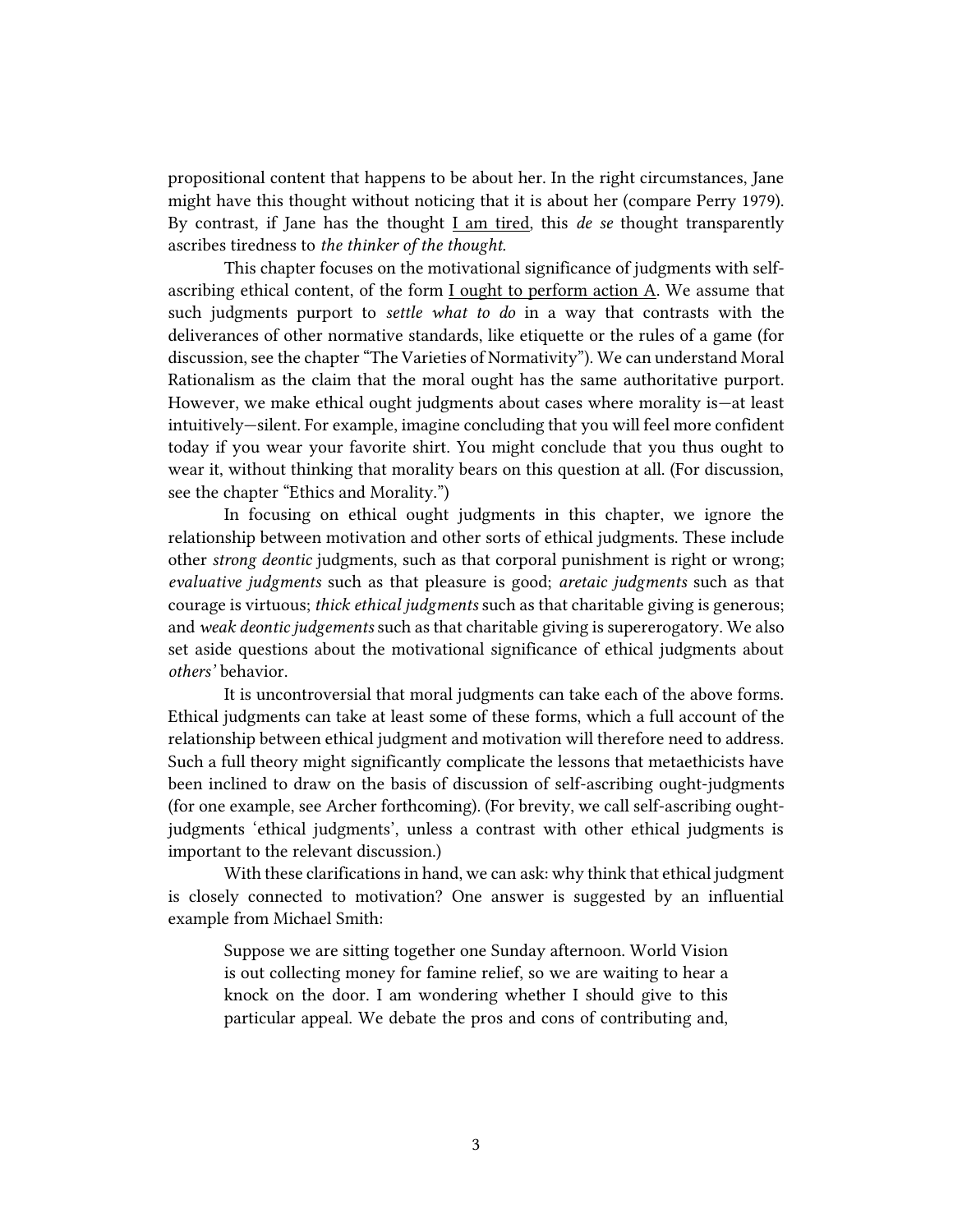let's suppose, after some discussion, you convince me that I should contribute. (Smith 1994: 6)

Smith makes two claims about this case. The first is that, if the canvasser then knocks on the door, you would expect Smith to give. The second is that only certain *special explanations* suffice to dispel this expectation. For example, one excellent explanation would be that Smith has subsequently changed his mind. Another would be that he succumbed to weakness of will.

If correct, these claims make ethical judgments unusual. If all you knew about Smith was that he believed I can contribute to World Vision's mission by giving the canvasser money, it would not be puzzling if Smith then declined to give. We would be equally unsurprised if Smith were unmotivated by certain non-ethical normative judgments, such as a judgment that contributing to World Vision would meet the standards of etiquette or the rules of some game.

These contrasts seem to suggest that ethical judgment is distinctively connected to motivation. One strong thesis is that there is a *necessary* connection between ethical judgment and motivation. Because this connection is often taken to flow from the nature of ethical judgment (and hence to be 'internal' to it), we call this view *ethics/motives judgment internalism* (or, for brevity, *internalism*). By parity, we call the contrary view – that there is no necessary connection between ethical judgment and motivation – *externalism.* (Compare Darwall 1996: 308 for the classic characterization of judgment internalism.) The internalist claim that there is some necessary connection here is importantly imprecise. The next few sections address various precisifications. Begin with:

**Simple Internalism** Necessarily, if you judge that you ethically ought to do A, you are motivated (to some extent) to do A.

Simple Internalism is poised to help explain both of Smith's claims. First, if the truth of Simple Internalism were widely implicitly known, that would explain our strong expectation that Smith would give in his scenario. Second, because Simple Internalism merely entails that the ought-judge has *some* relevant motivation, it is compatible with explanations of failure to act that appeal to weakness of will. By contrast, consider the much stronger thesis that if you genuinely judge that you ought to do A, and you are 'of one mind' about this, you *will* make the attempt to do A (Gibbard 2003: 153). This stronger thesis can seem implausible exactly in virtue of ruling out weakness of will.

Simple Internalism has been taken to have substantial consequences for the nature of ethical judgments, in light of its relationship to the *Humean theory of motivation.* The core idea of the Humean theory is that for an agent to be motivated to do A, she must desire to do B, and believe that by doing A she will do B. That is,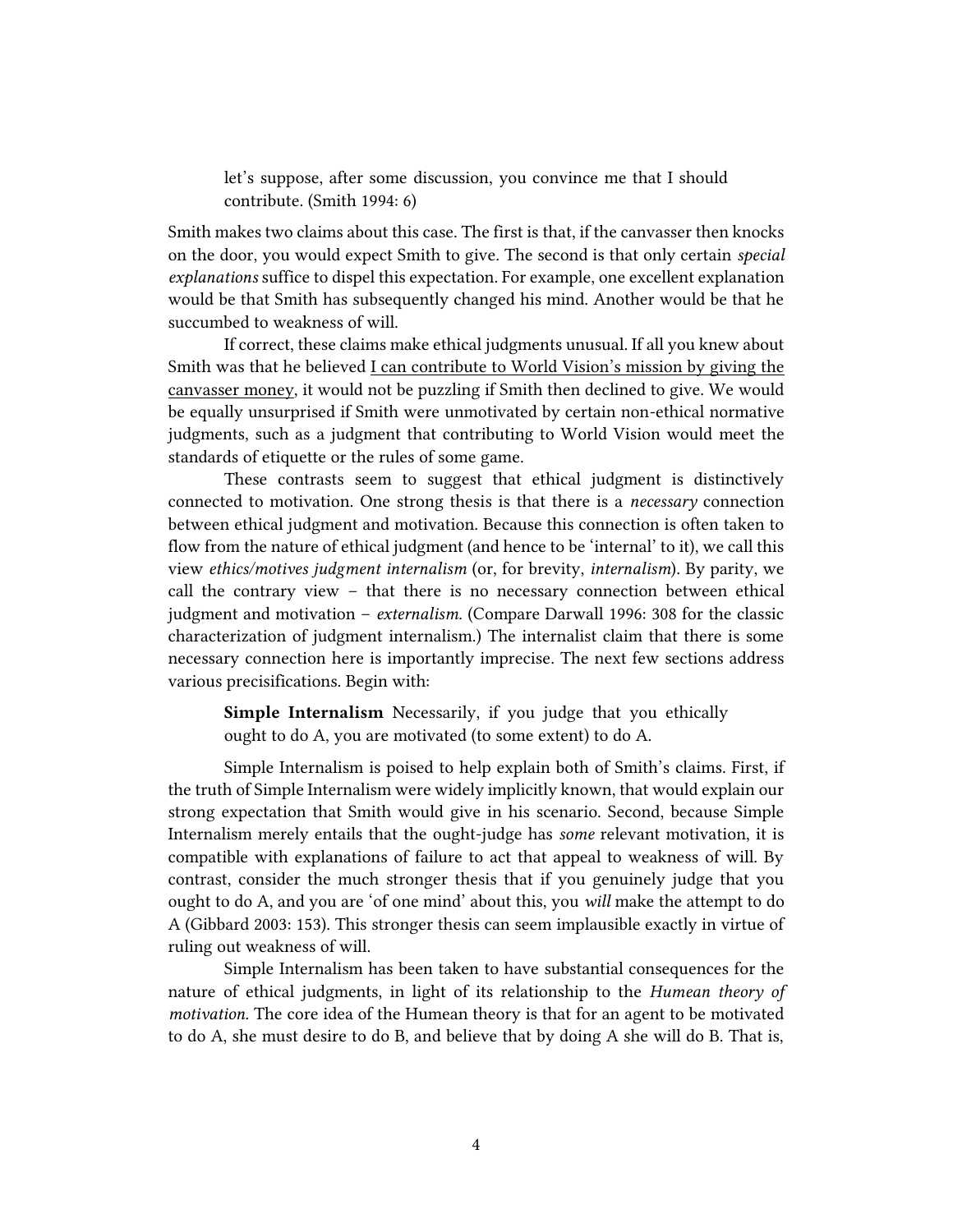every intentional action is explained by the agent's belief about what she is doing, and a desire she takes that action—so understood—to fulfill.

Philosophers are often attracted to the Humean theory because they accept a *functionalist* account of the nature of belief and desire. This idea can be illustrated by a famous analogy due to Elizabeth Anscombe (1957: 56). Imagine a detective hired to follow a shopper around a grocery store and find out what he purchases. Suppose that both the detective and the shopper have lists of groceries. The shopper's list functions to *guide* his behavior: when all goes well, if 'butter' is on the list, he puts butter in his cart. The shopper's aim is to make the contents of his cart conform to the contents of his list. The detective's list, by contrast, functions to *represent* the world: when all goes well, if there is butter in the cart, the detective adds 'butter' to her list. Her aim is to make her list conform to the contents of the shopper's cart.

Psychological states can be understood in similar functional terms. A *cognitive* or *belief-like* psychological state functions like the detective's list: when all goes well, one will *believe* that there is butter in the shopper's cart only when there is. A *non-cognitive* or *desire-like* psychological state functions like the shopper's list: when all goes well, the desire to put butter in the cart will motivate one to put butter in the cart. As the Humean theory suggests, part of *all's going well* here is the presence of a relevant means-end belief: for example that picking up the butter and dropping it thusly will get it into the cart. If the shopper instead believes that the way to get butter into his cart is to throw it at the wall, he will not tend to wind up with butter in his cart. Crucially, the functionalist Humean insists that the cognitive and non-cognitive functions are *distinct*: for example, while the desire that there be butter in the cart motivates you to put butter in the cart, it would be bizarre for the belief that there is butter in the cart to motivate you to put butter in the cart. (For two approaches to defending the Humean theory of motivation, see Smith 1987 and Sinhababu 2009. For challenges to the Humean Theory or its typical functionalist gloss, see, e.g., Little 1997; Scanlon 1998; Sobel and Copp 2001; Coleman 2008; Schueler 2009; Frost 2014.)

It is important to emphasize that the issue here is about functionally characterized states. Despite their names, it is controversial whether these functional states map neatly onto the attitudes we typically mean by 'belief' and 'desire'. (For some complications, and different ways of understanding the distinction between cognitive and non-cognitive states, see the chapter "Cognitivism and NonCognitivism.")

Combined with Simple Internalism, the Humean theory underwrites an elegant argument for *non-cognitivism* about ethical judgment: the thesis that ethical judgments are *desire-like* attitudes. If only desire-like attitudes can motivate, and ethical judgments always motivate, then wherever there is an ethical judgment, there must be a noncognitive attitude. Arguably, the simplest explanation for this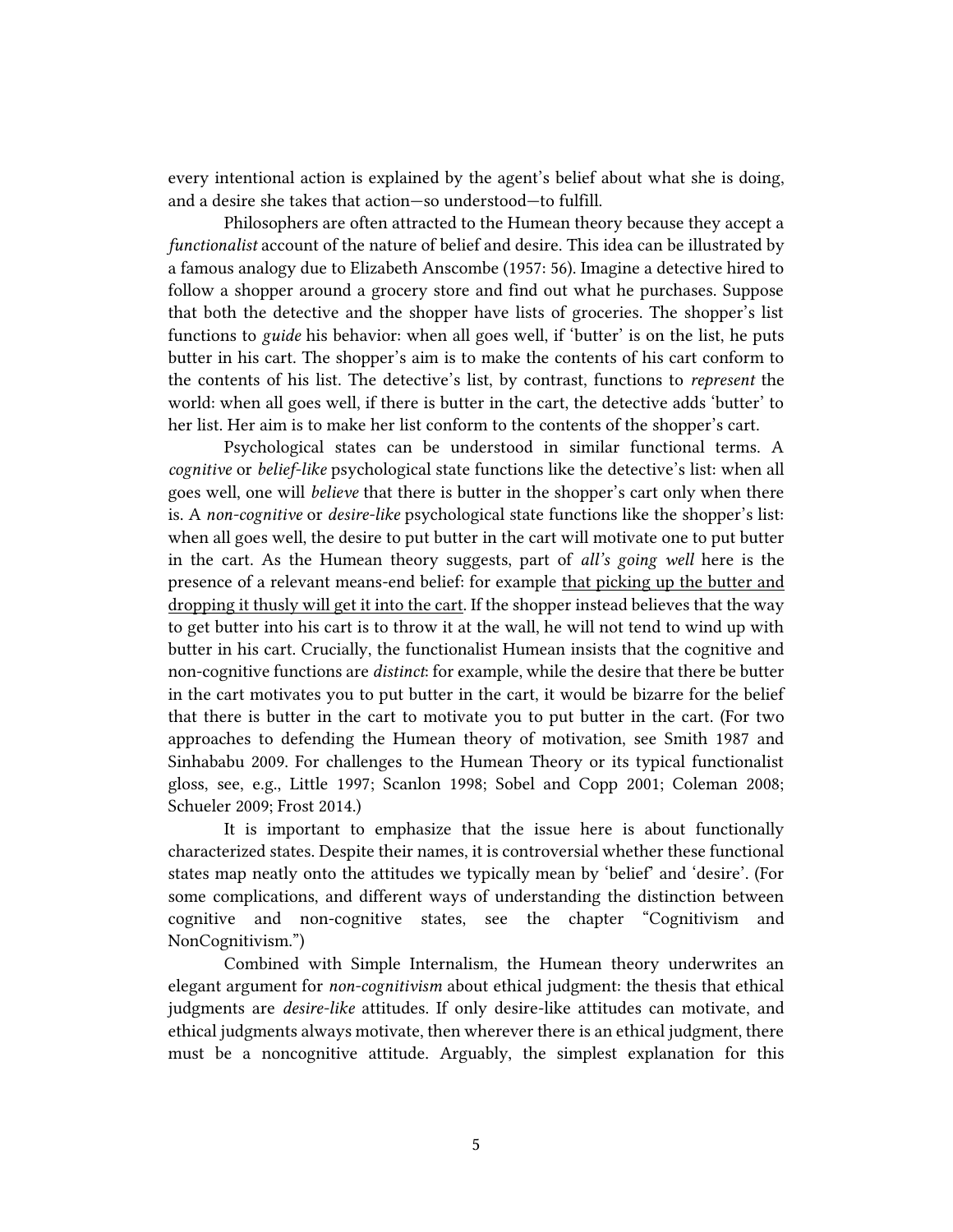partnership is that ethical judgments *are* non-cognitive attitudes. Of course, this isn't the *only* possible explanation. For example, a cognitivist could propose to explain Simple Internalism by citing a universal desire to do what one ought to do. But why think that, *necessarily,* every ethical judge has such a desire? In light of questions like this, many philosophers have thought that non-cognitivism is the *best* explanation for theses like Simple Internalism.

#### **2. The evidence for and against Simple Internalism**

This section considers evidence for and against Simple Internalism, as well as resources that the simple internalist can use to rebut evidence against the view. It is important to emphasize in this context that Simple Internalism is in one respect an extremely *strong* view, because it claims that motivation to do A *necessarily* accompanies the judgment that one ought to do A. Because of this, showing that *in many cases* motivation accompanies such ethical judgments is not sufficient to establish the view; something more must be done to show that this connection is necessary.

A range of evidence for Simple Internalism is suggested by reflection on possible cases. Suppose, for example, that someone's avowed ethical claims fail to line up with his behavior. Which of these – the claims or the behavior – would you consider the better guide to his ethical judgments? Arguably his *behavior* is the better guide (compare Hare 1952: 1). But the idea that behavior is a good guide to ethical judgment only makes sense if ethical judgment tends to be connected to motivation. And this tendency must be quite strong, in order for the evidence of this connection to outweigh the ordinary presumption of sincere utterance. Smith's claims about the famine relief example, discussed in the previous section, provide complementary evidence: if (as Smith claims) we strongly expect motivation to accompany a new ethical judgment (like the one Smith makes in the example), this supports the idea that we take motivation to be connected to ethical judgment itself. (For empirical evidence that the sorts of expectations Hare and Smith suggest are widely shared, see Eggers 2015.)

One limitation of the sort of evidence offered by Hare and Smith is that it is *indirect*: if successful, it most directly identifies our widely shared tacit *beliefs* about ethical judgments, rather than providing direct evidence about the nature of the judgments themselves (for a discussion that exploits this distinction, see Braddon-Mitchell 2006). One might thus attempt to complement this work by studying the nature of ethical judgments directly. Consider one discussion of *moral* judgment that provides an instructive model. Jesse Prinz (2015: §4.2.1) points to three converging lines of evidence for internalism about moral judgments: (1) that moral cognition is correlated with heightened emotion, (2) that elicited emotions can alter moral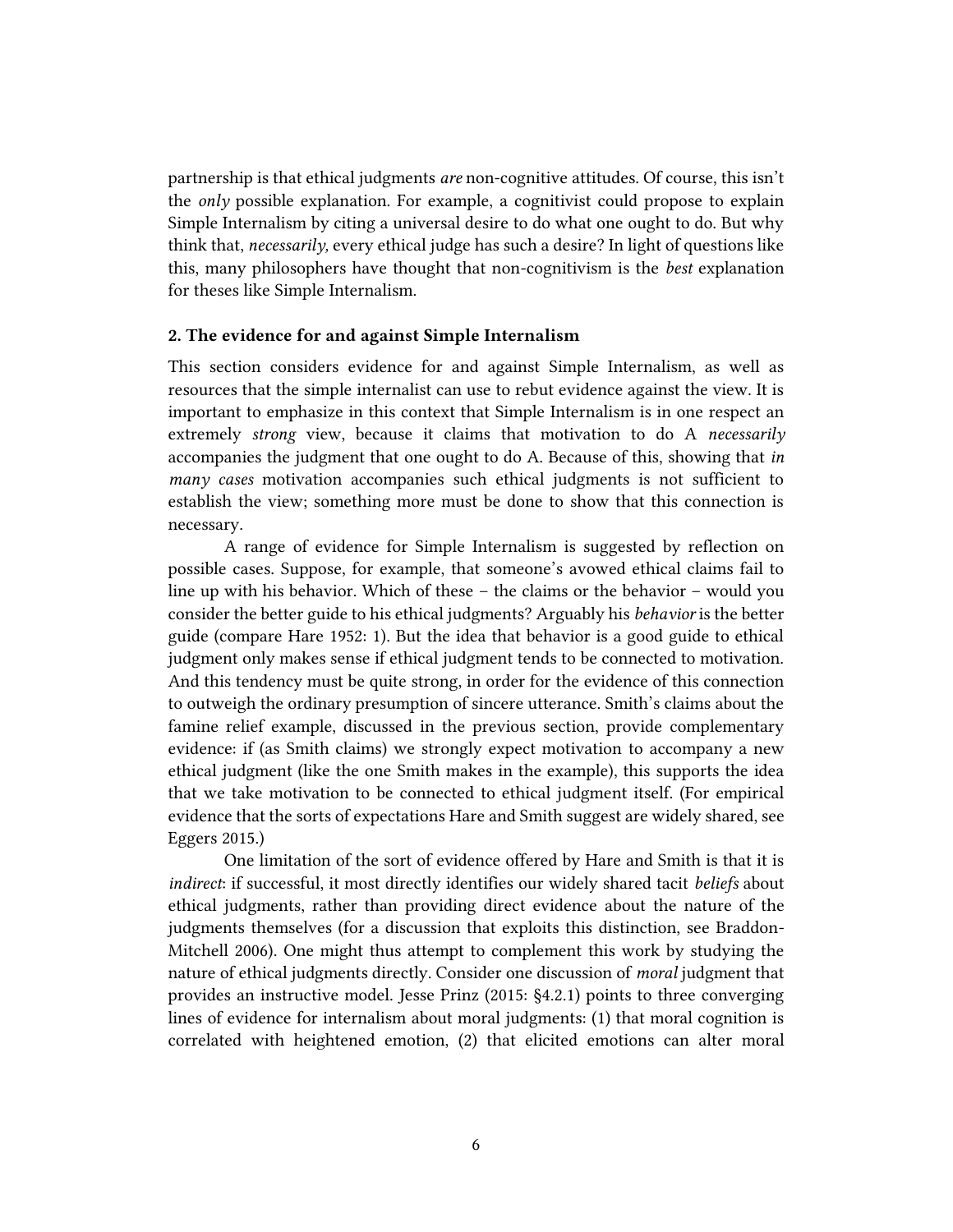judgments, and (3) that emotional differences and deficits are correlated with differences and deficits in moral judgment. Prinz suggests that this evidence is *best explained* by a sentimentalist view on which moral judgments consist of emotional attitudes.

The form of Prinz's argument answers a central challenge to the possibility of empirical arguments for Simple Internalism: Simple Internalism is a strong modal claim, and it may be hard to see how empirical evidence alone could support such a claim. Prinz's account suggests an answer: he argues that the empirical evidence supports sentimentalism, which is a constitutive claim about the nature of moral judgments. And constitutive accounts characteristically have strong modal consequences.

What can be said *against* Simple Internalism? As we noted above, this view posits a *necessary* connection. Its modal strength thus makes it a natural target for counterexamples: establishing a single possible case of ethical judgment without motivation would suffice to refute it. One prominent style of counterexample concerns persons suffering from a quite general lack of motivation, such as deeply depressed persons. It might seem completely unsurprising that a depressed person could sincerely make an ethical judgment and yet fail wholly to be motivated by it (Stocker 1979: 744).

One line of reply to this style of objection takes advantage of a respect in which Simple Internalism is a *weak* claim. It requires only that one possess *some* motivation to do what one judges that one ought to (Finlay 2004: 209). And this makes it possible to resist putative counterexamples like Stocker's depressed person, by suggesting that the motivation exists, but is *weak,* perhaps to the extent of being unnoticeable even to the agent himself.

Another prominent style of counterexample to Simple Internalism appeals to the possibility persons who simply do not care about ethics. Consider Plato's Thrasymachus, who believes (roughly) that justice is what is in the interests of the powerful, and is therefore not moved at all by the thought of what justice demands of him. Notice that this sort of view is easiest to make plausible with relatively 'thick' moral concepts, like *justice*. It is a bit harder with *morally ought*, although here imagining someone who rejects Moral Rationalism—and hence believes that he *ethically* ought not to act *morally*—can make the case more plausible (compare Brink 1986).

Things get harder still with *ETHICALLY OUGHT* (compare Ridge 2014: 55-6). There has not been a great deal of effort in the literature to spell out an analogue for Thrasymachus with respect to *ethically ought* (for one exception see Greenberg 2009: 156-8). But there are interesting resources to be explored. For example, someone might have an *alienating* conception of what she ethically ought to do: a conception on which what she ought to do simply runs roughshod over everything she most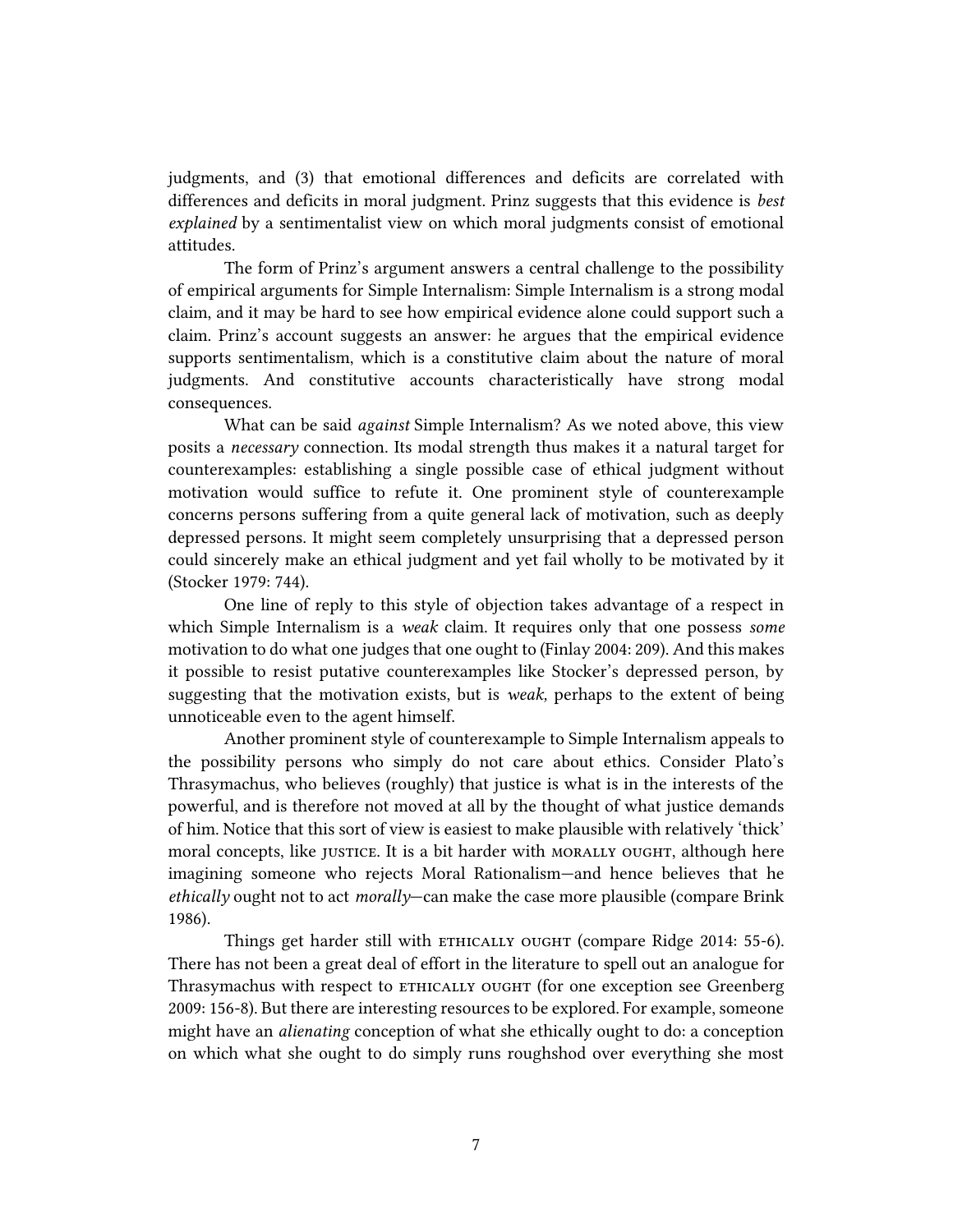cares about. Such a person might conclude that doing what one ought to do is simply *awful,* and it might not be surprising if such a person had no motivation to do what she judged she ought to. Call such a character *anethical.*

One influential way of replying to this style of counterexample begins by noting that not all sincere claims that deploy ethical *words* thereby express the speaker's ethical *judgments.* For example, we sometimes use ethical words to talk about conventional ethical views, or some specific salient ethical view other than our own. R. M. Hare (1952: 124) noted that in print, we can use *inverted commas* around a word to signal such a use. For example, someone might convey her distaste for local mores by writing: "Around here, 'justice' involves a *remarkable* number of public beatings." Interpreted in this way, Thrasymachus might be understood as claiming that 'justice' – i.e. *what other people call 'justice'*—amounts to the interests of the powerful. Crucially, when Thrasymachus makes these claims, he does not thereby directly express his own justice-judgments. His lack of motivation when making such claims would therefore be entirely compatible with Simple Internalism. (For arguments against the plausibility of this strategy as a reply to the relevant range of cases, see Svavarsdóttir 1999: 188- 192; for a different internalist reply to this style of case, see Bromwich 2013.)

Psychopaths have received considerable attention in recent discussion of these issues, as potential real-world examples of Thrasymachus-style *amoralists.* A significant part of the literature on psychopaths and internalism concerns whether psychopaths should be interpreted as making genuine moral judgments, or something more like Hare-style inverted commas judgments (e.g., Roskies 2003; Nichols 2004; Prinz 2007; Kennett and Fine 2008; Kumar 2016a).

The significance of this literature for Simple Internalism, as a view about *ethical* judgment, is less clear. The first difficulty is that psychopaths seem indifferent to morality, not to their ethical judgments per se, and there are few other candidates for real-life anethical judges. Of course, those who endorse Moral Rationalism will maintain that amoral judges are *ipso facto* anethical judges. But if psychopaths make genuine moral judgments, this might more naturally be taken to cast doubt on Moral Rationalism itself, as opposed to threatening Simple Internalism.

Ironically, a final way to challenge Simple Internalism can be developed from the fact that motivational states are functional states. Functional states are usually analyzed in terms of dispositions, and it is possible for a disposition to be present but *masked.* For example, a vase can have the dispositional property of being *fragile,* where this property is *masked* by its being packed safely in a box (Johnston 1992). One might think that a condition like depression could mask the motivational force of some of one's ethical judgments. If so, then even if ethical judgments are desirelike functional states, Simple Internalism would be false.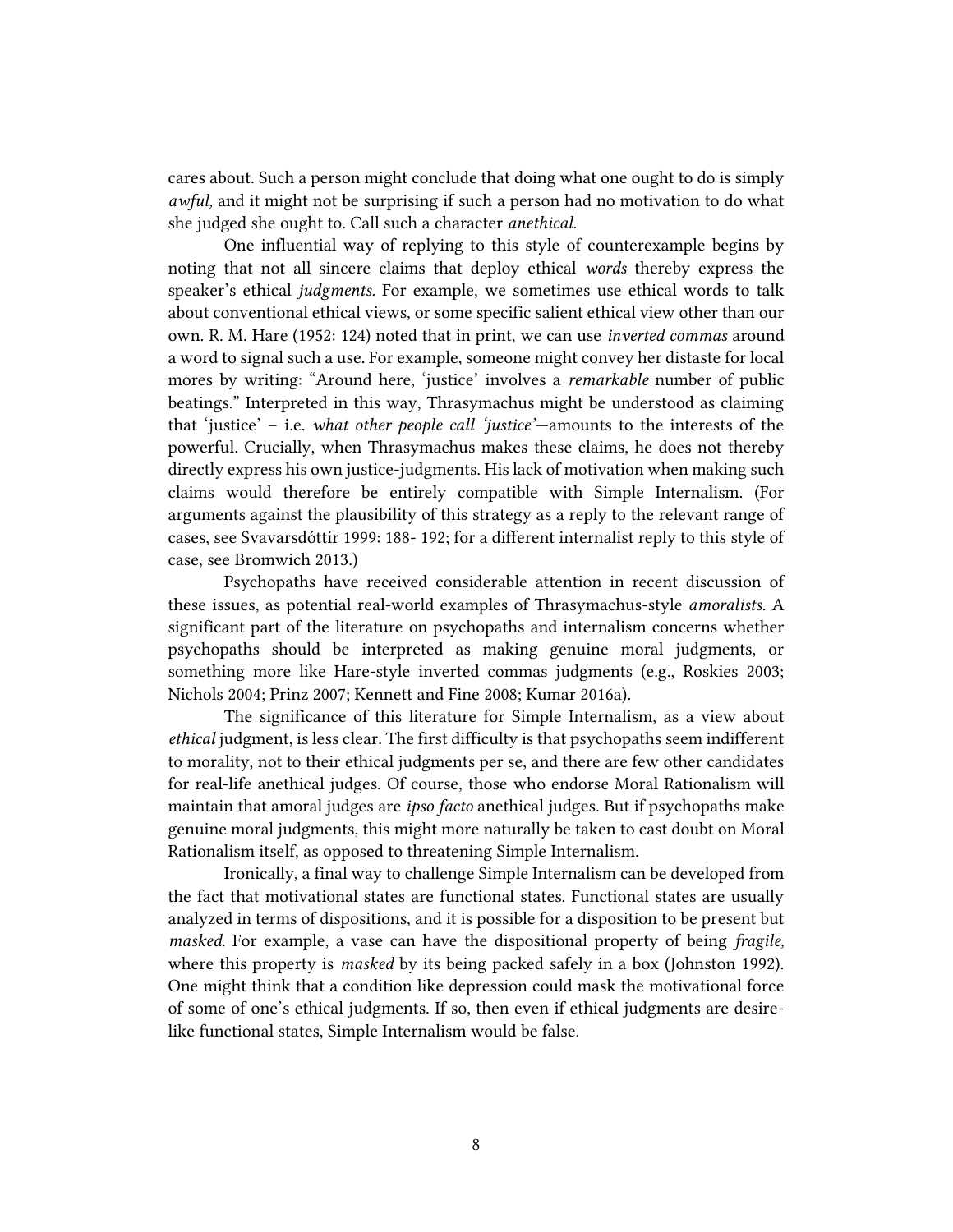A substantial number of philosophers have thought that—in part in virtue of the sorts of cases explored in this section—ethical judgment is possible without motivation. However, many of these philosophers have also thought that the simple internalist is correct in thinking that there is *some* sort of necessary connection between ethical judgment and motivation. We now turn to explore such views.

#### **3. Defeasible internalisms**

In this section, we introduce three important ways of developing the idea that the connection between ethical judgment and motivation is necessary but not universal. These accounts take the relationship to be mediated by *rationality, normalcy,* and *linguistic community,* respectively.

#### *3.1 Rationality internalism*

The first defeasible form of internalism we discuss is:

**Rationality Internalism** Necessarily, if you judge that you ethically ought to do A, and you are structurally rational, you are motivated (to some extent) to do A.

This formulation amends Simple Internalism by adding an additional condition: structural rationality. The inclusion of 'structurally' here is important. To see why, consider the claim that in order to count as *substantively* rational you must be motivated to do what you judge that you ought to. This might be interpreted as telling us a lot about what is required to count as substantively rational, but little about the nature of ethical judgment (compare Schroeter 2005). This worry doesn't seem to apply to Rationality Internalism, because we have an independent grasp on structural rationality as a matter of the joint coherence of one's attitudes. For example, if you believe both P and not-P, then you are structurally irrational. Rationality Internalism, then, differs from Simple Internalism in proposing that ethical judgment without motivation is *possible,* but only if the agent in question is in some way incoherent.

One motivation for Rationality Internalism begins by noting that the judgment I ought to do A has its natural home in deliberation, arguably the paradigmatic mechanism for rational governance of one's own actions. This might make it seem plausible that the failure of motivation following an ought-judgment is structurally irrational, in the same way that it might seem plausible that a failure to apportion one's beliefs to what one takes to be the weight of one's evidence seems to be structurally irrational (for relevant discussion, see Pettit and Smith 1996; Burge 2000; and Schroeter 2005.) Notice that this motivation is clearer than in the case of moral judgment, where the (im)plausibility of Moral Rationalism is another crucial moving part.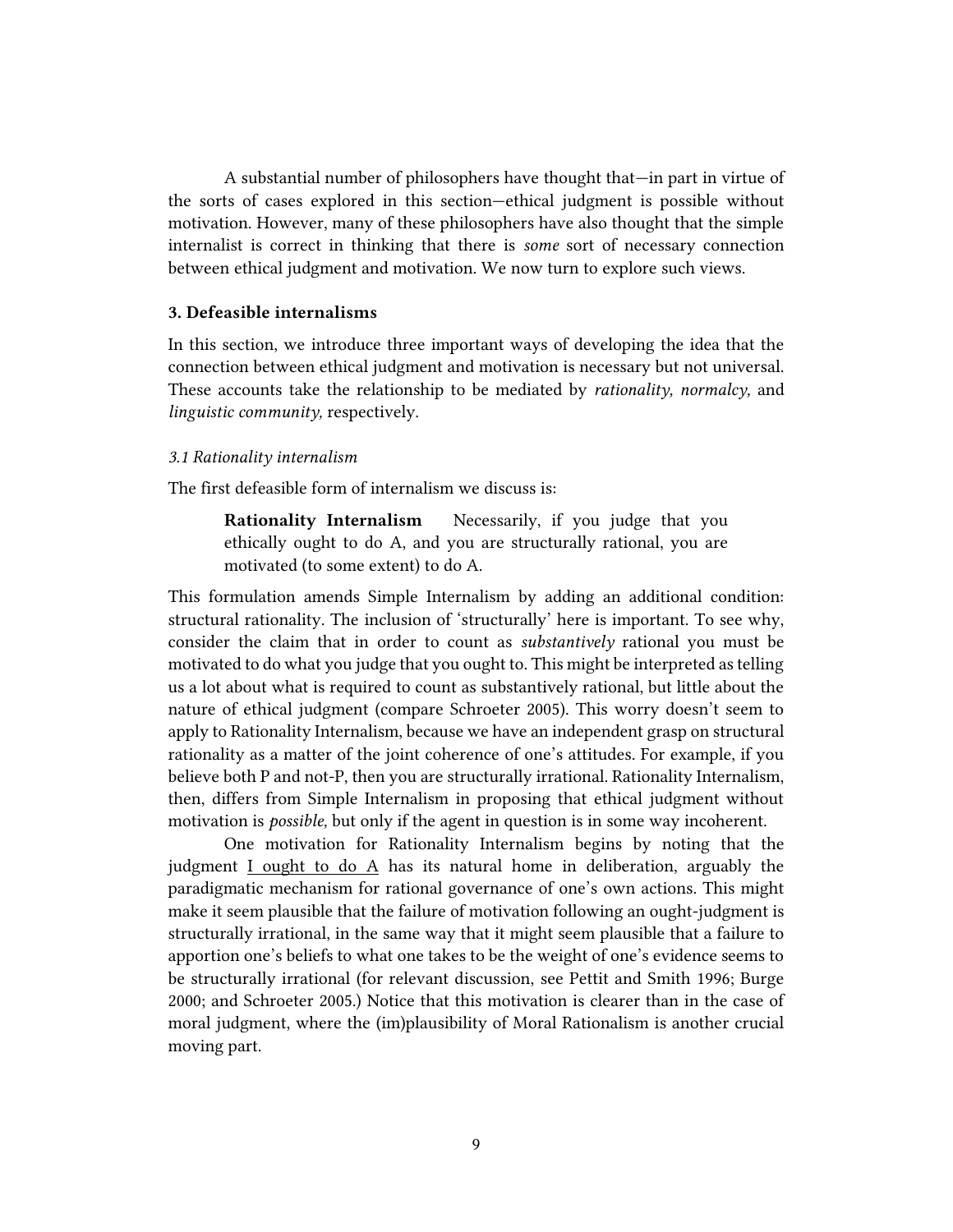Rationality Internalism has resources to address some of the other alleged counterexamples to Simple Internalism, discussed in the previous section. Consider the depressed person. The lack of motivation imagined here is quite *general*: this person will also struggle to do what he judges that he *would like to do,* or what he judges *would make him feel better.* This seems like a good candidate for a rational failing: this person's motivational system fails to cohere with his own perspective on the world. Or consider the psychopath. It has been argued that psychopaths have significant deficits in practical reasoning (Nichols 2004 and especially Maibom 2005). This means that even if psychopaths *do* make genuine moral judgments, their existence may be compatible with both Rationality Internalism *and* Moral Rationalism, if their lack of motivation can be connected to their structural irrationality. Rationality Internalism is also poised to explain the sorts of claims that motivated Simple Internalism: the sorts of expectations that Smith and Hare pointed to can be understood as reasonable, given a background assumption that we are ordinarily (approximately) structurally rational.

What consequences does Rationality Internalism have for our theories of ethical judgment? The first thing to notice is the contrast with the non-cognitivist's explanation of Simple Internalism. According to Rationality Internalism, it is possible to have an ethical judgment without motivation. This rules out identifying ethical judgment with any necessarily motivating state. If every token non-cognitive state were necessarily motivating, this would spell trouble for the non-cognitivist. However, we should not think this (Bjömsson 2002: §4). For example, Ridge (2015: 145-6) argues that *general plans* are an example of non-cognitive states that are generally but not necessarily connected to motivation. So Rationality Internalism does not *rule out* non-cognitivism.

On the other hand, the straightforward case from Simple Internalism *against cognitivism* fails to carry over. Recall that case: on Simple Internalism, ethical judgment guarantees the presence of motivation, and according to the Humean theory of motivation, no cognitive state by itself can guarantee motivation. Given these assumptions, the best explanation of ethical motivation seemed to rule out cognitivism about ethical judgment. But Rationality Internalism rejects the guarantee of motivation, so it cannot support a parallel argument.

Instead, if Rationality Internalism has implications for this debate, they turn on the question: which kinds of states can succeed or fail to cohere with motivational states? Both cognitivists and non-cognitivists can appeal to the plausibility of socalled enkratic principles of structural rationality, such as: *if you judge that you ought to do A, then you intend to do A* (Broome 2013). Can one side of the cognitivism/noncognitivism debate offer an explanation for the truth of such a principle that is unavailable to her opponent? Consider two attempts.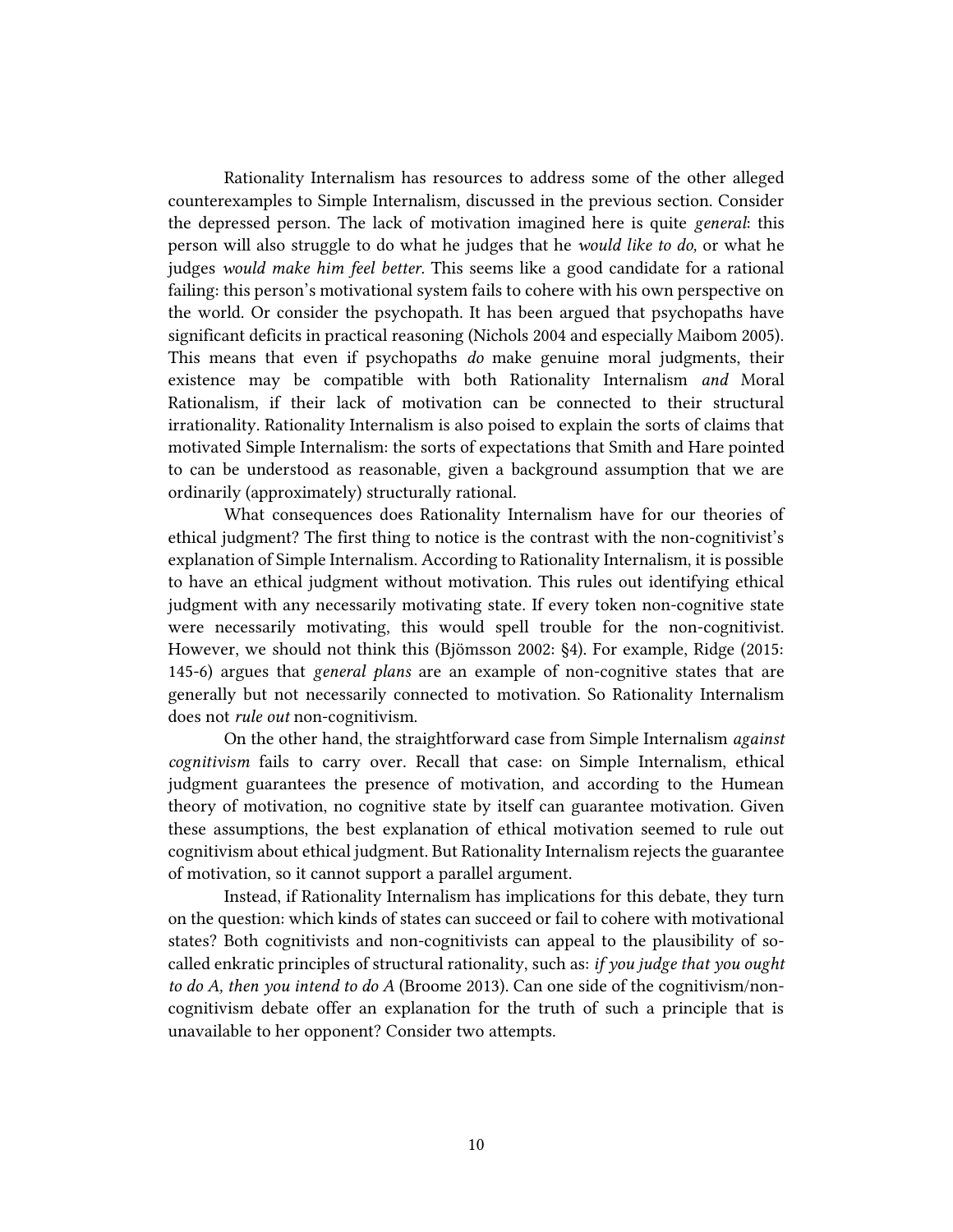A simple cognitivist theory might analyze the judgment  $I$  ought to do  $A$  as a belief with the content: *were I structurally rational, I would do A.* This sort of analysis seems poised to explain why the enkratic principle is a principle of structural rationality, in virtue of its content. (For a sophisticated proposal along these lines, see Smith 1994: Ch. 5.) *If* an analogous account is unavailable to the non-cognitivist (something we take no position on here), this would support a Rationality Internalismbased argument for cognitivism.

Conversely, it might be thought that the non-cognitivist has the advantage here, since on her view ethical judgments are intrinsically apt to motivate, even if they do not do so in every case. But it is not obvious how this grounds rational links. For example, one might think that the ability to mask the motivational force of one's noncognitive states is sometimes rational: consider someone who is able to experience anger, but control what, if anything, that anger disposes him to do.

#### *3.2 Normality internalism*

A different way to retain the core internalist idea, while granting the force of the apparent counterexamples (such as the anethical judge and the depressed person) is to focus on the idea that in these examples, the unmotivated judges are *abnormal.* We could state the proposal this way:

**Normality Internalism** Necessarily, if you judge that you ethically ought to do A, and you are normal, you are motivated (to some extent) to do A.

It is crucial that the notion of normality at play here is not intended as statistical. Rather, the key idea is that we can only imagine cases of unmotivated ethical judgment as parasitic on a robust pattern of connection between ethical judgment and motivation (compare Dreier 1990). For example, the depressed person is imagined to have acquired ethical concepts, been motivated in the ordinary way, and only then fallen into a depression that deprives him of motivation. And Thrasymachus is imagined to have started out motivated to do what is just, and transitioned to his unmotivated state as a result of his investigation into the nature of justice.

One way to motivate Normality Internalism is to imagine someone who is raised without ethical concepts, then joins a society that possesses ethical concepts. He learns how to follow along in conversations, how people use 'ought', etc., but he never experiences any motivation to do what he says he judges he ought to. It may be more tempting to ascribe an inverted commas meaning—as opposed to a genuine ethical judgment—to this person's use of 'ought' than to do so with the depressed person. The normality condition can explain why: this person—unlike the depressed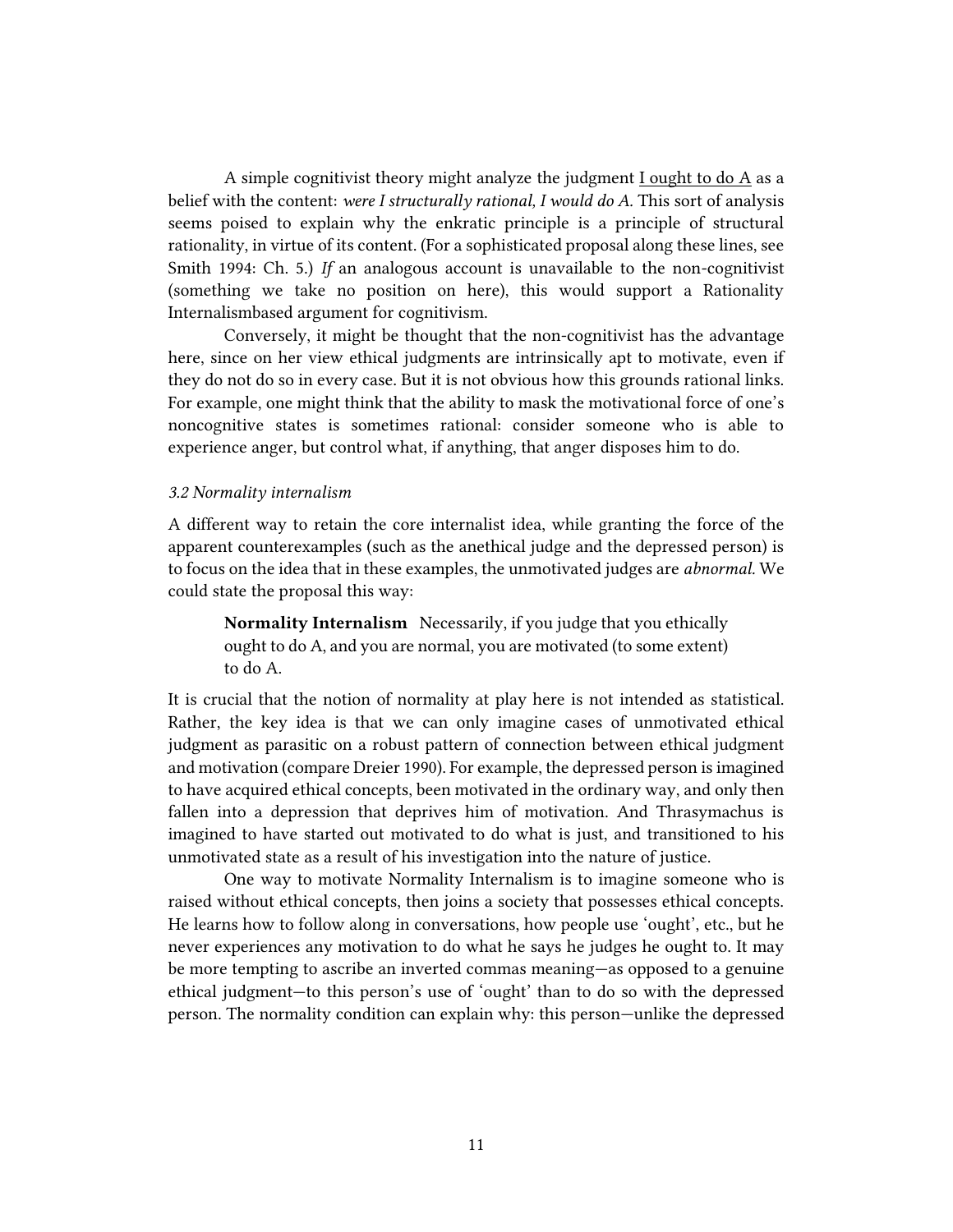person—has never instantiated the normal connection between ethical judgment and motivation.

Normality Internalism can explain some of the claims that motivated Simple Internalism, but only given background empirical assumptions. For example, because normality is *not* a statistical notion, the expectations that Smith and Hare mention will only be vindicated when we believe that the relevant speakers are normal. The normality internalist might insist that this is as it should be: when we learn any of a variety of things about how an ethical judge has become abnormal, the Smith or Harestyle expectations of that judge tend to disappear. Normality Internalism also arguably has more resources to address counterexamples than Rationality Internalism. For example, the normality internalist does not need to diagnose some structural irrationality in the anethical judge, in order to defend her view.

As these points bring out, the Normality view is a recognizably more modest version of internalism. One might worry that this modesty is purchased at the price of opacity: while we have an initial gloss and motivating examples to orient us to the relevant notion of normality, it is not clear how precisely to understand that notion, or how explanatorily interesting it is (compare Svavarsdóttir 1999: 175, n.7).

It is an interesting question what the upshot of this view is for the debate between cognitivists and non-cognitivists. As with Rationality Internalism, there is no simple argument for non-cognitivism (for relevant discussion see Strandberg 2012 and Toppinen 2015). For example, if all abnormal conditions could be understood as conditions that mask an underlying non-cognitive disposition, this would be grist for the non-cognitivist's mill. But it is unclear why we should think that all abnormal ethical judges retain a motivational disposition. On the other hand, Normality Internalism leaves the cognitivist needing to explain what sort of cognitive state could be such that in order to *get into it,* one must have a certain pattern of motivations, even if one can then go on to lose that pattern. One possibility is that ethical judgment is a *hybrid* state, consisting of cognitive and non-cognitive elements that are ordinarily linked by robust causal mechanisms (e.g., Kumar 2016b). Cases of abnormality might be explained as cases in which these sorts of normal mechanisms break down, or are masked by other psychological processes (for a different cognitivist explanation, see Dreier 1990).

#### *3.3 Community-level internalism*

The final way of refining internalism that we discuss sets aside the individual and focuses instead on the idea that there is a necessary connection between ethical judgment and motivation at the level of the linguistic community. Suppose you find yourself confronted with an alien linguistic community, *Anethicalia,* whose members happen, through the infinite wackiness of the cosmos, to speak a language that is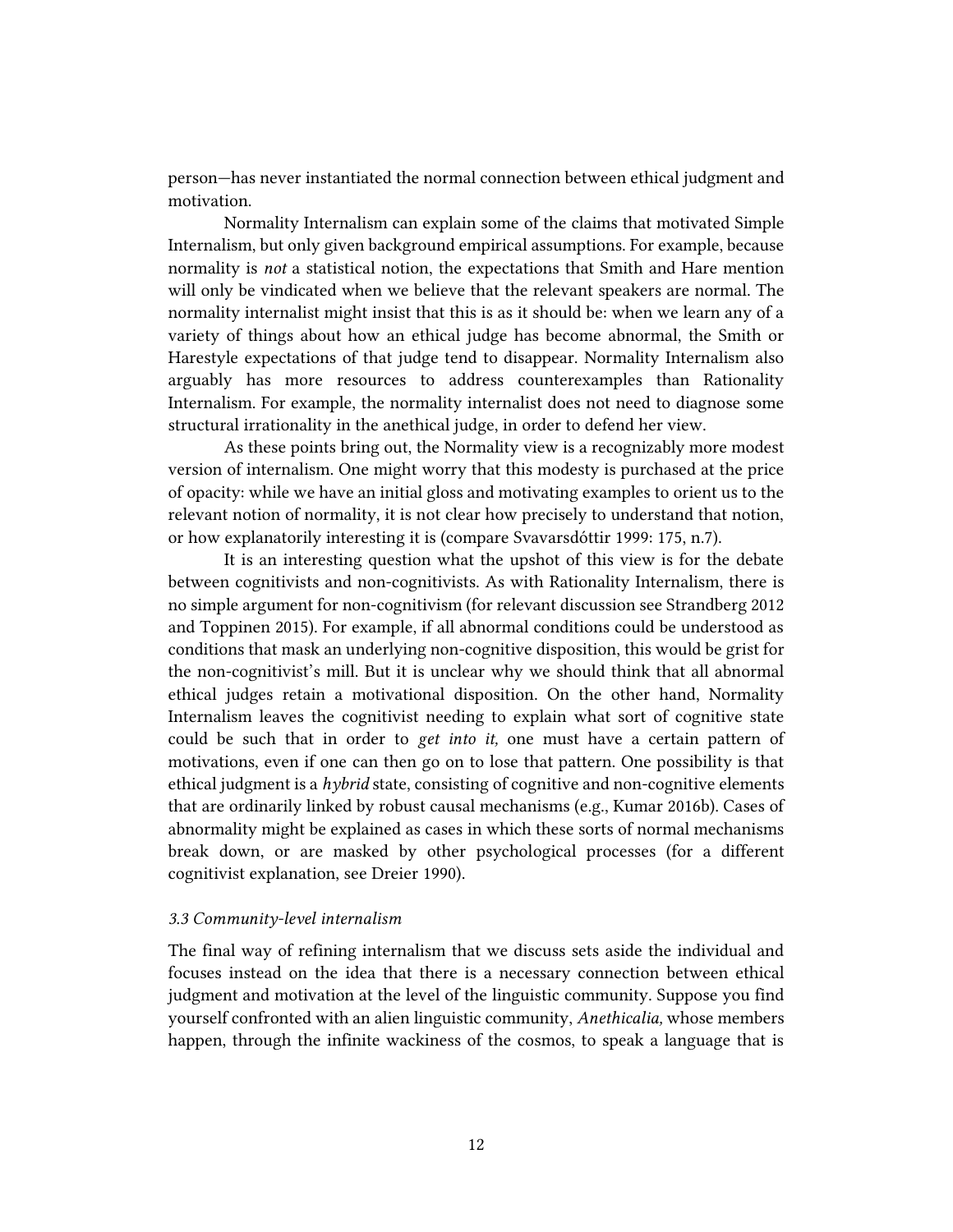identical, phonetically and grammatically to English, and also semantically *very* similar. Their planet has tall plants they call 'trees'; small, furry animals they call 'cats' and 'dogs'; emotions between partners they call 'love'; and so on. They often talk of what they 'ought' to do, much as we do. They often claim that they 'ought' to save the dying, avoid hurting others, give to World Vision, and care for their children. There is just one striking contrast between us and the Anethicalians: they are utterly unmotivated by these judgments.

Some philosophers have suggested that linguistic communities like this are *not* deploying ethical concepts (e.g., Lenman 1999 and Bedke 2009; for a contrary view see Gert and Mele 2005). The idea of community-level internalism, then, is that, necessarily, there is a *community-level* connection between ethical judgment and motivation, for any community of speakers that uses words to conventionally voice their ethical judgments. Stronger and weaker versions of this sort of view are possible. A stronger version would insist that necessarily, in any linguistic community which has a term in its language that means *ethically ought,* speakers in that community are normally motivated to do A when they judge that they ethically ought to do A. By contrast, a weaker version of the view would insist that a community of normal ethical judges might retain their ethical concepts, even as they evolved into anethical judges. The internalist connection would be retained by insisting that there could not be a community that deployed ethical concepts that had *always* been overwhelmingly anethical (Bedke 2009; cf. Dreier 1990).

Like the Normality view, the community-level account has the virtue of smoothly accommodating many sorts of unmotivated ethical judges, provided such judges do not constitute a whole community. However, because the community-level view posits a relatively tenuous link between ethical judgment and motivation, it may have more difficulty vindicating the stronger sorts of claims that Smith and Hare used to motivate internalism in the first place. In light of this, the view is perhaps best understood as motivated by distinct considerations, like the cases introduced in this section.

Critics can attempt to debunk the cases that are supposed to support the community-level view. Consider one such approach, which begins by noting that on a plausible substantive account of ethical facts, such facts will be a function of something like prudence, cooperation, special relationships, satisfaction of our goals, etc. (or a subset of these things). Now consider a simple form of externalist cognitivism, on which ethical judgment consists in beliefs *about* prudence, cooperation, etc., with no necessary connection to motivation. (Focusing on this view serves only to make the point vivid; similar points hold for other views.) On this view, why would members of a community tend to make ethical judgments, or, more broadly, deploy ethical concepts at all? Presumably because they *care* about prudence, cooperation, etc. enough to want to keep track of them. This drives home the point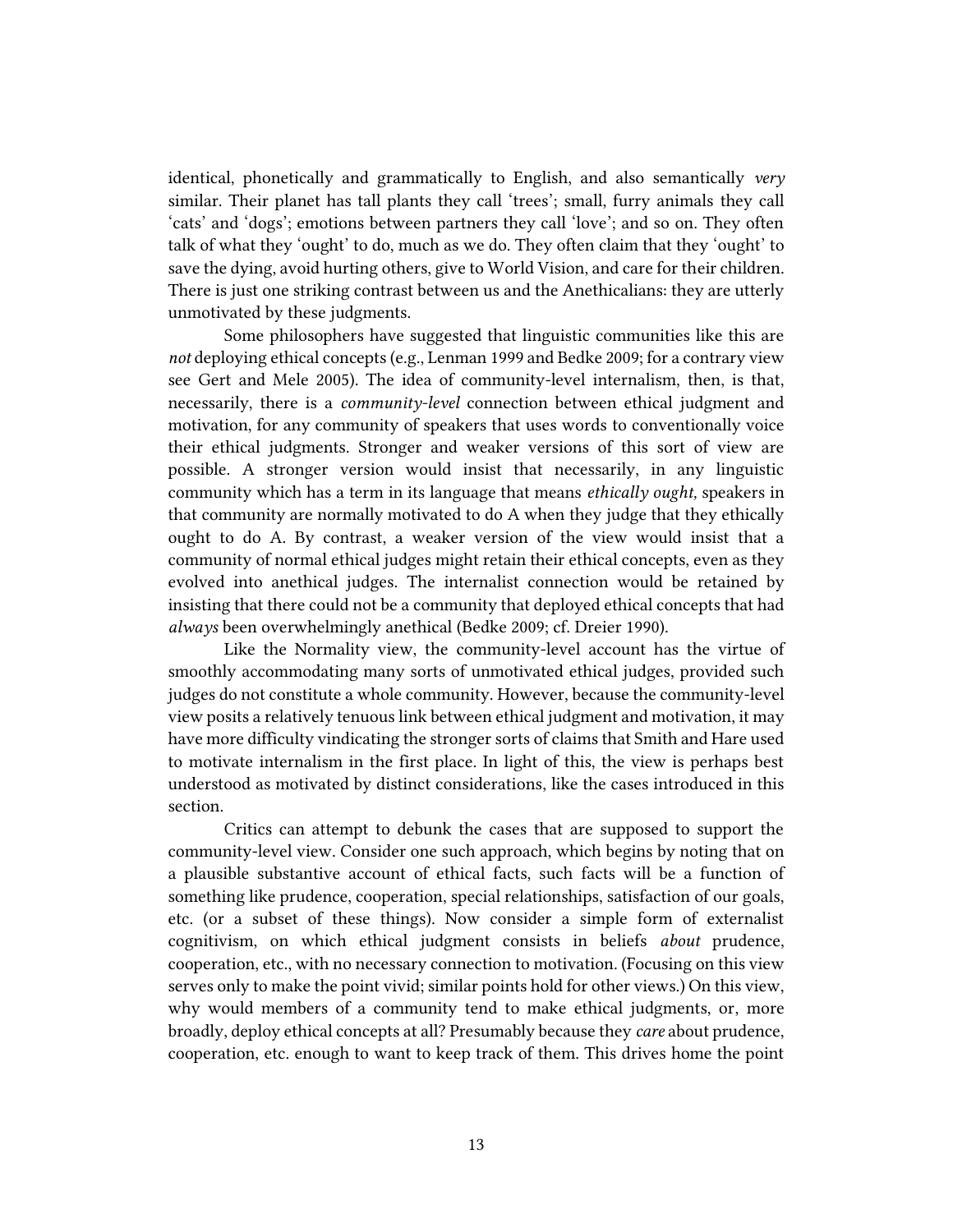that the case proposed to support community-level internalism would have to be quite bizarre: *First* we would need to imagine a functioning society where the members did not typically care about prudence, cooperation, etc. This is already difficult. Then we would need to imagine that such a society nonetheless got a bit of discourse up and running to talk about these topics. This is even more puzzling. Then we are supposed to be confident that this society does not make ethical judgments. Even if we have these reactions about such bizarre cases, it is not wholly clear whether we should take them as any kind of evidence (for worries about the evidential significance of related cases, see Dowell 2015).

The relationship between community-level internalism and theories of the nature of ethical judgment is even less clear than on the Normality view. Both cognitivism and non-cognitivism, as we have spelled them out, are claims about the nature of the *individual psychological states* that constitute ethical judgment. But the community-level view suggests that we can tolerate considerable variation in the nature of such states, provided they are related appropriately to a broader communal pattern (we return to this point in §5).

#### **4. Denying a necessary connection**

*Ethics/motives judgment externalists* deny a necessary connection between ethical judgment and motivation. Externalists have two central tasks in arguing for their view. First, they must argue against the presence of a necessary connection. This task has already largely been explored in this chapter: many of the challenges to each form of internalism explored above can also be understood as prima facie evidence for externalism. Together, the range of such cases might be taken to constitute a powerful argument for externalism.

Whether or not there is a *necessary* connection between ethical judgment and motivation, it is uncontroversial that there is typically a *strong* correlation between these states. The externalist's second task is therefore to explain this correlation without appealing to such a necessary connection. One natural explanation is that many people—especially generally virtuous people—find appealing the idea of acting ethically; they desire *to do what they ought to do,* under that very description. Michael Smith complains that this is not the sort of motivation a good person would have (1994: §3.5). For example, a good person who judges that she ought to help you should be motivated by *the fact that you need help,* not simply by the desire *to do what she ought to.* (For replies to Smith on this point, see e.g. Strandberg 2007, and several of the papers cited therein.)

One straightforward externalist reply to Smith points out that we should expect ordinary good people to have a *plurality* of relevant motives that are contingently but strongly correlated with what they believe they ought to do, and so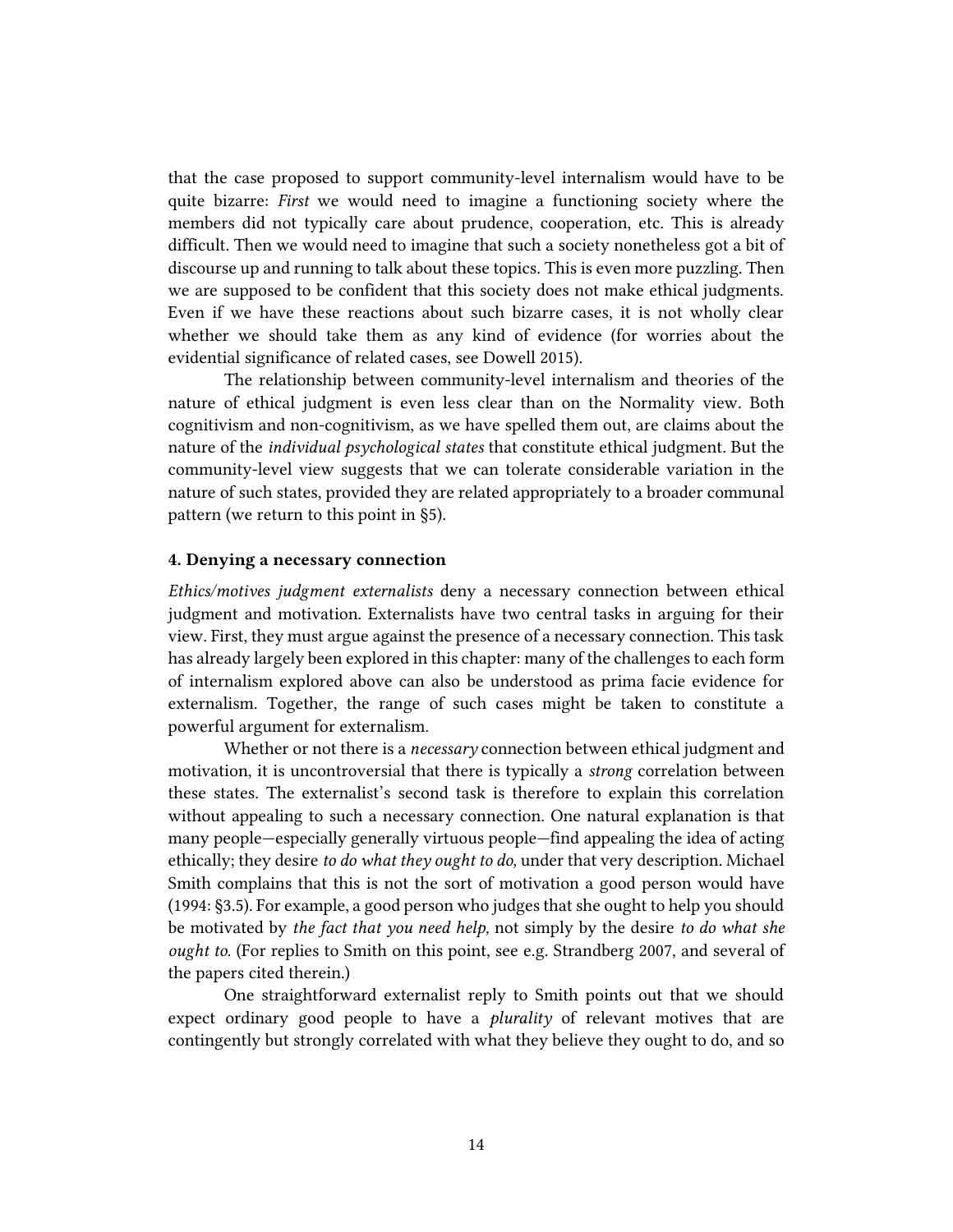are apt to explain their acting in accordance with such ethical judgments. For example, many people are motivated by prudence or kindness or respect, or by direct concern for certain individuals in their lives. Many people also want to act justifiably, and believe that ethical action is a way of doing so.

Given this, the externalist can appeal to an *overlapping set* of these sorts of commonplace motivations to explain the robust correlation between ethical judgment and motivation. This might seem ideally suited to explain the phenomenon in question. On the one hand, by appealing to such an overlapping patchwork of motives that can be expected to vary between people, this picture can explain the wide variation in the nature, strength, and resilience of ethical motivation between people (noted by Svavarsdóttir 1999: 161). On the other, we would expect ordinary good people to possess most of the motives just mentioned: this is part of what makes them good!

This picture can also be used to explain why only certain special explanations will *ordinarily* make lack of ethical motivation intelligible. For in many ordinary cases, what someone judges that she ought to do is correlated with a wide variety of substantial emotions. But this is not always the case. Consider a fact that is familiar to every vegan philosopher. We frequently meet people who say: "I am convinced that I ought to be vegan, but I am just not motivated to do it." Yet we often take them to be sincere in these judgments. Arguably, this is because we recognize that such people are normally motivated by many of their *other* ethical judgments, but we also understand how difficult it can be to emotionally connect with distant animal suffering or to *feel* wrongness in apparently mundane activities like drinking milk. The patchwork picture of ethical motivation suggested in the previous paragraph is well-suited to vindicate these natural thoughts.

### **5. Complications: mind and language**

Much of the discussion of ethical judgment and motivation takes as evidence claims about the relationship between what people *say,* and what they are motivated to do. But notice that facts about what people say are first and foremost facts about language, not psychology. In this section, we note three ways in which focusing on language as a crucial moving part can complicate the discussion offered thus far.

First, consider whether your favored connection between ethical judgment and motivation (if any) really demands *any* psychological explanation in terms of the nature of ethical judgment. Jon Tresan (2006) has shown that even strong internalist connections do not obviously demand this. To see this, consider the state *Tuesday belief.* 'Tuesday belief' just means: any belief held on a Tuesday. There are surely Tuesday beliefs, and necessarily, if one has a Tuesday belief, one has it on a Tuesday. But it would be silly to think that we need to give a *psychological* explanation of why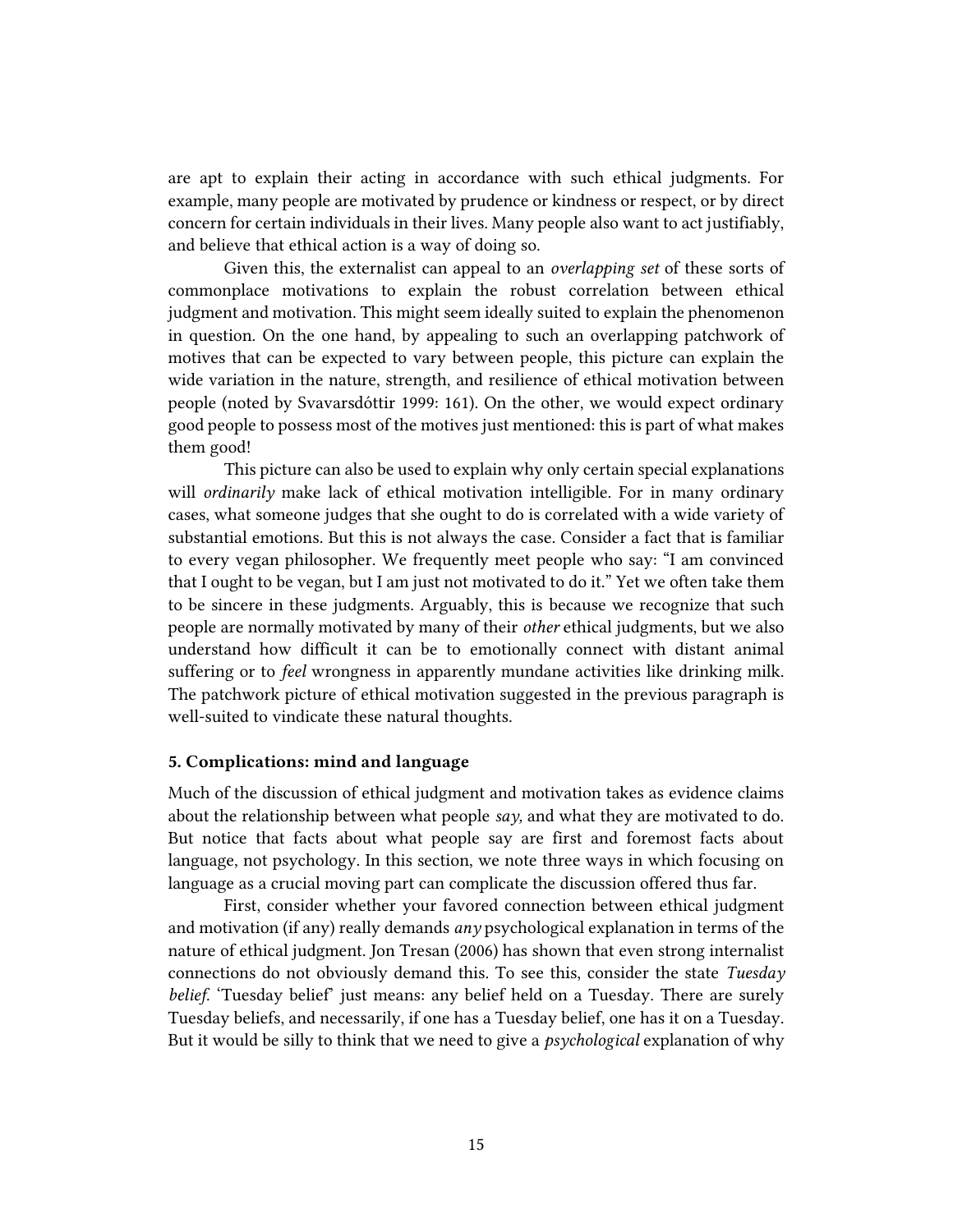this mental state is necessarily instantiated on only one day of the week. The simple internalist claim that ethical judgment is necessarily accompanied by motivation (e.g.) might get the same treatment: it might be suggested that a certain ordinary belief only counts as an ethical judgment when accompanied by motivation. If this suggestion were right, then just as in the Tuesday belief case, there would be no special psychological puzzle about ethical judgments; they could be ordinary beliefs that cease to count as ethical judgments when their contingent connection to motivation happens to fail.

Second, consider a plausible explanation for the fact that moral and, more broadly, ethical discourse is a cultural universal: such discourse is a means of achieving coordination, shared reasoning, and influence. A functional rationale for treating someone as an ethical judge, then, is that you think of their relevant judgments as apt candidates for such discursive coordination, shared reasoning, and influence. This, in turn, requires that you take yourself to have some reasonable chance of influencing your interlocutors' behavior through ethical engagement. If correct, this picture might explain many of our judgments about who is making genuine 'ethical judgments'. But there may be no *specific* psychological states that our interlocutors would need to be in to make such engagement possible (compare Björnsson and McPherson 2014).

Third, consider a distinctive commitment of the community-level views, suggested at the close of §3.3. These views seem committed to a sort of language-first 'anti-individualism' concerning ethical judgments (cf. Burge 1979). Community-level internalists appear committed to the idea that two individuals could have qualitatively identical brain states and dispositions, and yet the first could count as making ethical judgments while the second does not, because the second individual is not located in a linguistic community with the relevant properties. This consequence is inconsistent with common assumptions about how to individuate ethical judgments. For example, we sketched the distinction between cognitivism and non-cognitivism in terms of the functional natures of elements of individual psychologies. The anti-individualist picture suggests that it may be a category mistake to individuate ethical judgments in this way. If community-level evidence is compelling, it may thus warrant a shift of focus from *psychological* questions about the nature of ethical judgment to *metasemantic* questions about how best to explain the meaning of ethical words in a public language.

On the other hand, anti-individualism is a controversial feature of the community-level view, because many philosophers are tempted to think that ethical judgments are distinctively apt for psychology-level—as opposed to communitylevel—individuation conditions. Suppose that Sally lives in Anethicalia (the community mentioned in §3.3). But suppose that, for whatever reason, her judgments about what she 'ought' to do play a central role in her agential life: she often plans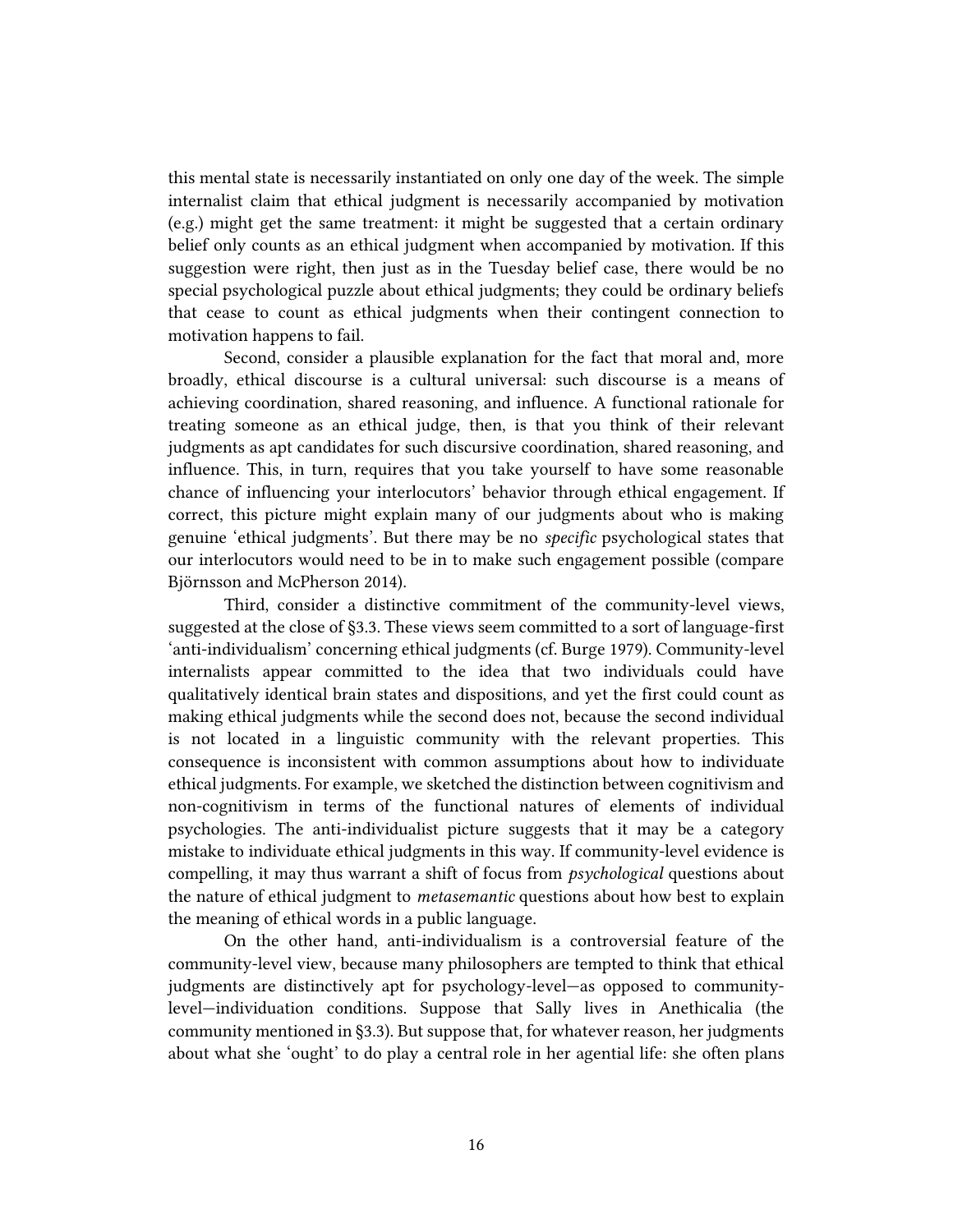for the future by thinking about what she 'ought' to do, she is robustly motivated by her judgments about what she 'ought' to do, etc. It may seem implausible to insist that she fails to make ethical judgments simply because the *words* she uses to express the relevant judgments are not conventionally associated with any motivational response. This might be taken as evidence that internalism really *is* a thesis about the nature of ethical judgment, rather than about how we use language.

### **Conclusions**

It is a striking fact that our ethical judgments appear more intimately connected to motivation than many of our other judgments. Many metaethicists have taken this fact to provide the seeds of powerful arguments for distinctive accounts of the nature of ethical judgment. This chapter has aimed to introduce readers to the complexity of the issues facing these arguments, and to some of the tools that philosophers have deployed in seeking to understand that complexity. We hope this introduction is useful to readers interested in further investigating these important issues.

### **Acknowledgements**

Many thanks to Jamie Fritz and David Plunkett for helpful comments on previous drafts.

#### **References**

Anscombe, G.E.M. 1957. *Intention.* Harvard University Press.

- Archer, A. forthcoming. "Motivational Judgement Internalism and the Problem of Supererogation." *Journal of Philosophical Research.*
- Bedke, M.S. 2009. "Moral Judgment Purposivism: Saving Internalism from Amoralism." *Philosophical Studies* 144 (2): 189–209.
- Bjömsson, G. 2002. "How Emotivism Survives Immoralists, Irrationality, and Depression." *The Southern Journal of Philosophy* 40 (3): 327–344.
- Björnsson, G., and T. McPherson. 2014. "Moral Attitudes for Non-Cognitivists: Solving the Specification Problem." *Mind* 123 (489): 1–38.
- Braddon-Mitchell, D. 2006. "Believing Falsely Makes It So." Mind 115 (460): 833–866.
- Brink, D.O. 1986. "Externalist Moral Realism." *The Southern Journal of Philosophy* 24 (S1): 23–41.
- Bromwich, D. 2013. "Motivational Internalism and the Challenge of Amoralism." *European Journal of Philosophy.*
- Broome, J. 2013. *Rationality Through Reasoning.* John Wiley & Sons.
- Burge, T. 1979. "Individualism and the Mental." *Midwest Studies in Philosophy* 4 (1): 73– 121.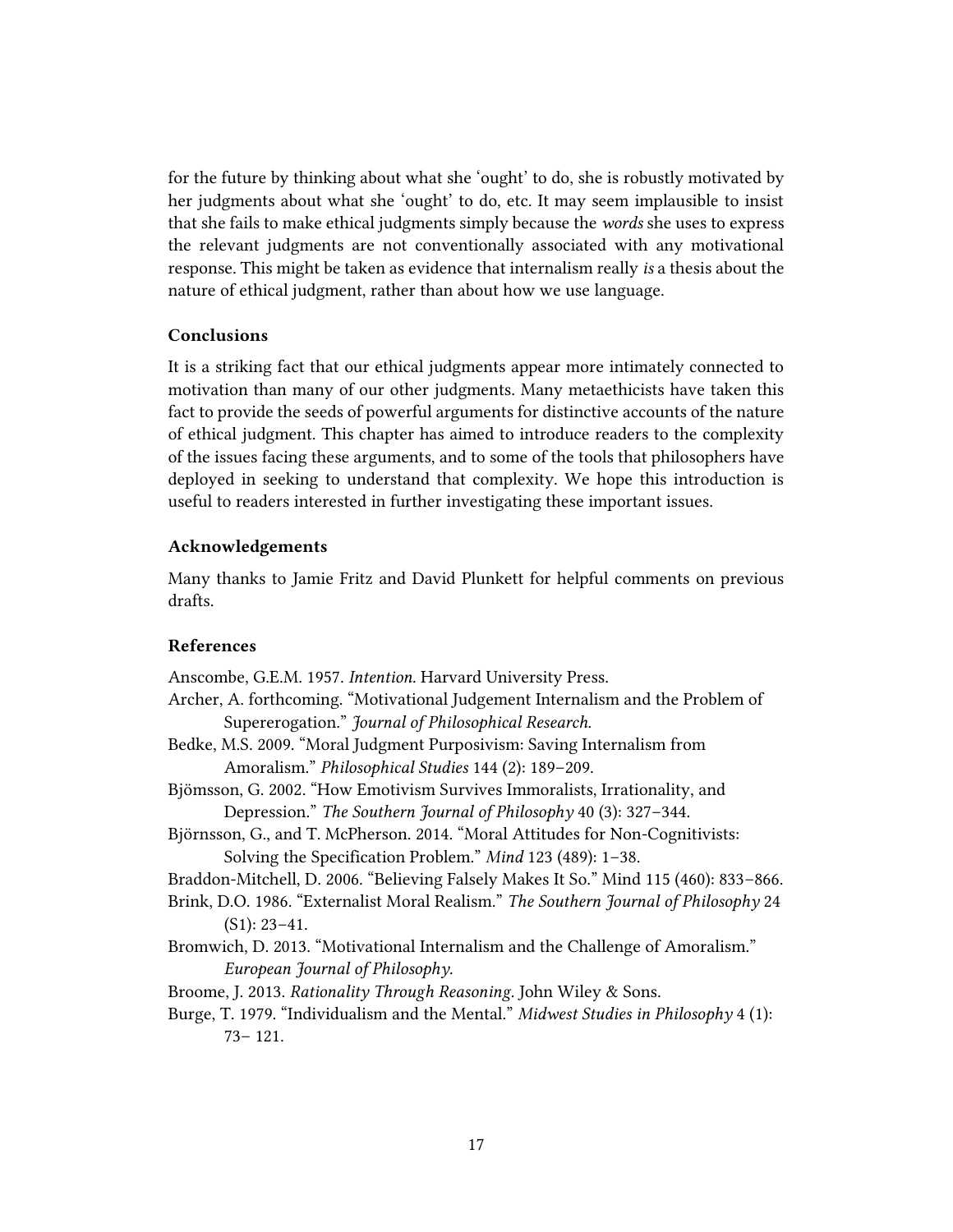———. 2000. "Reason and the First Person." In *Knowing Our Own Minds,* edited by C. Wright, B. Smith, and C. Macdonald. Oxford University Press.

Coleman, M.C. 2008. "Directions of Fit and the Humean Theory of Motivation." *Australasian Journal of Philosophy* 86 (1): 127–139.

Darwall, S. 1996. "Reasons, Motives, and the Demands of Morality: An Introduction." In *Moral Discourse and Practice: Some Philosophical Approaches,* edited by S. Darwall, A. Gibbard, and P. Railton. Oxford University Press.

Dowell, J. L. 2015. "The Metaethical Insignificance of Moral Twin Earth." In *Oxford Studies in Metaethics,* edited by R. Shafer-Landau. Vol. 11. Oxford University Press.

Dreier, J. 1990. "Internalism and Speaker Relativism." *Ethics* 101 (1): 6–26.

Eggers, D. 2015. "Unconditional Motivational Internalism and Hume's Lesson." In *Motivational Internalism,* edited by G. Bjömsson, C. Strandberg, R. Francén Olinder, J. Eriksson, and F. Björklund. Oxford University Press.

- Finlay, S. 2004. "The Conversational Practicality of Value Judgement." *The Journal of Ethics* 8 (3): 205–223.
- Frost, K. 2014. "On the Very Idea of Direction of Fit." *Philosophical Review* 123 (4): 429–484.
- Gert, J., and A. Mele. 2005. "Lenman on Externalism and Amoralism: An Interplanetary Exploration." *Philosophia* 32 (1): 275–283.
- Gibbard, A. 2003. *Thinking How to Live.* Harvard University Press.
- Greenberg, M. 2009. "Moral Concepts and Motivation." *Philosophical Perspectives* 23 (1): 137–164.
- Hare, R.M. 1952. *The Language of Morals.* Oxford Clarendon.

Kennett, J., and C. Fine. 2008. "Internalism and the Evidence from Psychopaths and 'Acquired Sociopaths.'" In *The Neuroscience of Morality: Emotion, Disease, and Development,* edited by W. Sinnott-Armstrong. Vol. 3. Moral Psychology. MIT Press.

- Kumar, V. 2016a. "Psychopathy and Internalism*." Canadian Journal of Philosophy* 46 (3): 318–45.
- ———. 2016b. "The Empirical Identity of Moral Judgement." *The Philosophical Quarterly,* 1–22.

Lenman, J. 1999. "The Externalist and the Amoralist." *Philosophia* 27 (3): 441–457.

- Little, M.O. 1997. "Virtue as Knowledge: Objections from the Philosophy of Mind." *Noûs* 31 (1): 59–79.
- Maibom, H.L. 2005. "Moral Unreason: The Case of Psychopathy." *Mind & Language* 20 (2): 237–257.

Johnston, M. 1992. "How to Speak of the Colors." *Philosophical Studies* 68 (3): 221– 263.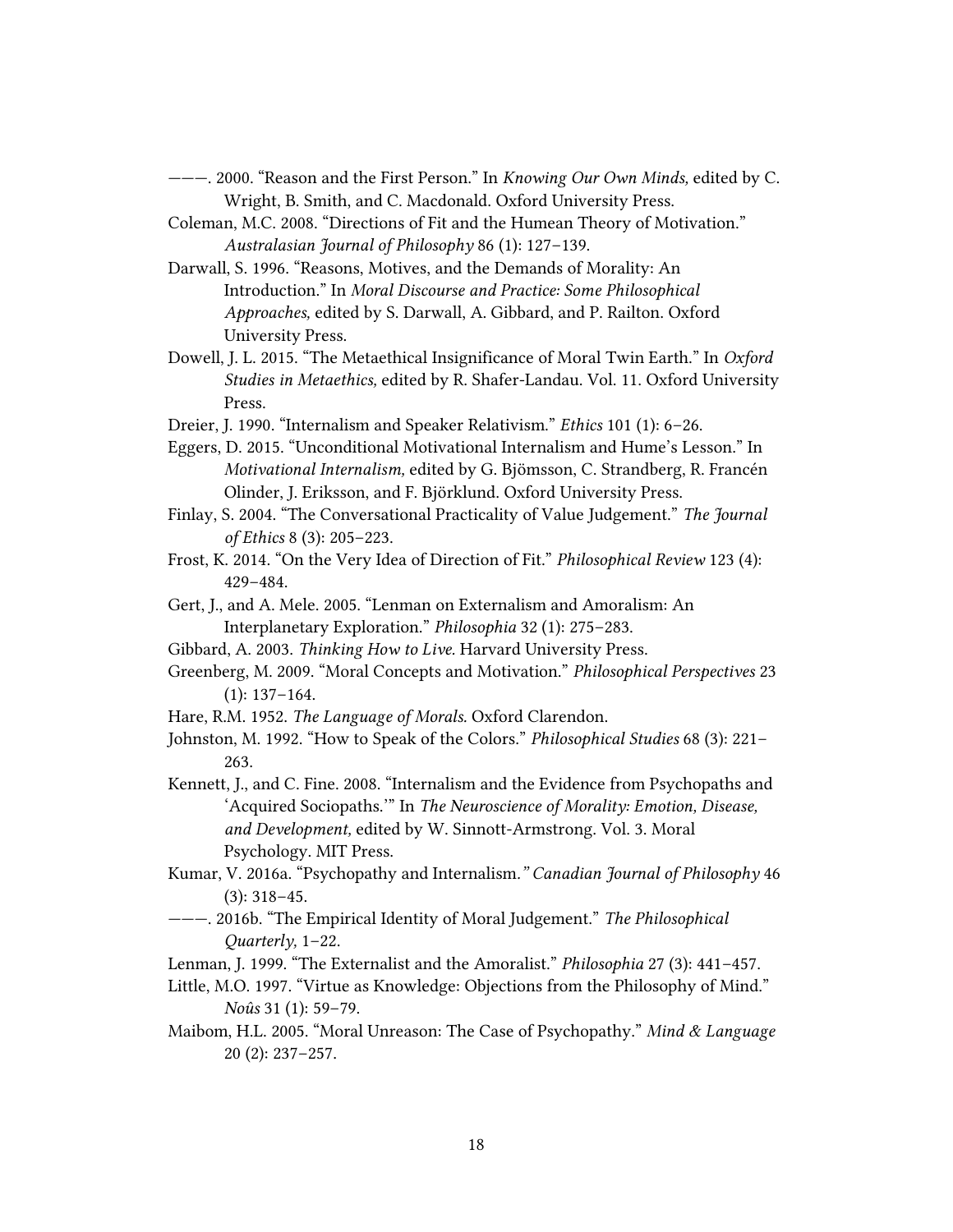- Markovits, J. 2014. *Moral Reason.* Oxford University Press.
- Nichols, S. 2004. *Sentimental Rules: On the Natural Foundations of Moral Judgment.* Oxford University Press.
- Perry, J. 1979. "The Problem of the Essential Indexical." *Noûs* 13 (1): 3–21.
- Pettit, P., and M. Smith. 1996. "Freedom in Belief and Desire." *The Journal of Philosophy* 93 (9): 429–449.
- Prinz, J. 2007. *The Emotional Construction of Morals.* Oxford University Press.
- ———. 2015. "An Empirical Case for Motivational Internalism." In *Motivational Internalism,* edited by G. Bjömsson, C. Strandberg, R. Francén Olinder, J. Eriksson, and F. Björklund. Oxford University Press.
- Ridge, M. 2014. *Impassioned Belief.* Oxford University Press.
- ———. 2015. "Internalism: Cui Bono?" In *Motivational Internalism,* edited by G. Bjömsson, C. Strandberg, R. Francén Olinder, J. Eriksson, and F. Björklund. Oxford University Press.
- Roskies, A. 2003. "Are Ethical Judgments Intrinsically Motivational? Lessons from 'Acquired Sociopathy.'" *Philosophical Psychology* 16 (1): 51–66.
- Scanlon, T.M. 1998. *What We Owe to Each Other.* Belknap Press of Harvard University Press.
- Schroeter, F. 2005. "Normative Concepts and Motivation." *Philosophers' Imprint* 5  $(3): 1-23.$
- Schueler, G. F. 2009. "The Humean Theory of Motivation Rejected." *Philosophy and Phenomenological Research* 78 (1): 103–122.
- Sinhababu, N. 2009. "The Humean Theory of Motivation Reformulated and Defended." *Philosophical Review* 118 (4): 465–500.
- Smith, M. 1987. "The Humean Theory of Motivation." *Mind* 96 (381): 36–61.
- ———. 1994. *The Moral Problem.*
- Sobel, D., and D. Copp. 2001. "Against Direction of Fit Accounts of Belief and Desire." *Analysis* 61 (269): 44–53.
- Stocker, M. 1979. "Desiring the Bad: An Essay in Moral Psychology." *The Journal of Philosophy* 76 (12): 738–753.
- Strandberg, C. 2007. "Externalism and the Content of Moral Motivation." *Philosophia* 35 (2): 249–260.
- ———. 2012. "Expressivism and Dispositional Desires." *American Philosophical Quarterly* 49 (1): 81–91.
- Svavarsdóttir, S. 1999. "Moral Cognitivism and Motivation." *The Philosophical Review* 108 (2): 161–219.
- Toppinen, T. 2015. "Pure Expressivism and Motivational Internalism." In *Motivational Internalism,* edited by G. Bjömsson, C. Strandberg, R. Francén Olinder, J. Eriksson, and F. Björklund. Oxford University Press.
- Tresan, J. 2006. "De Dicto Internalist Cognitivism." *Noûs* 40 (1): 143–165.